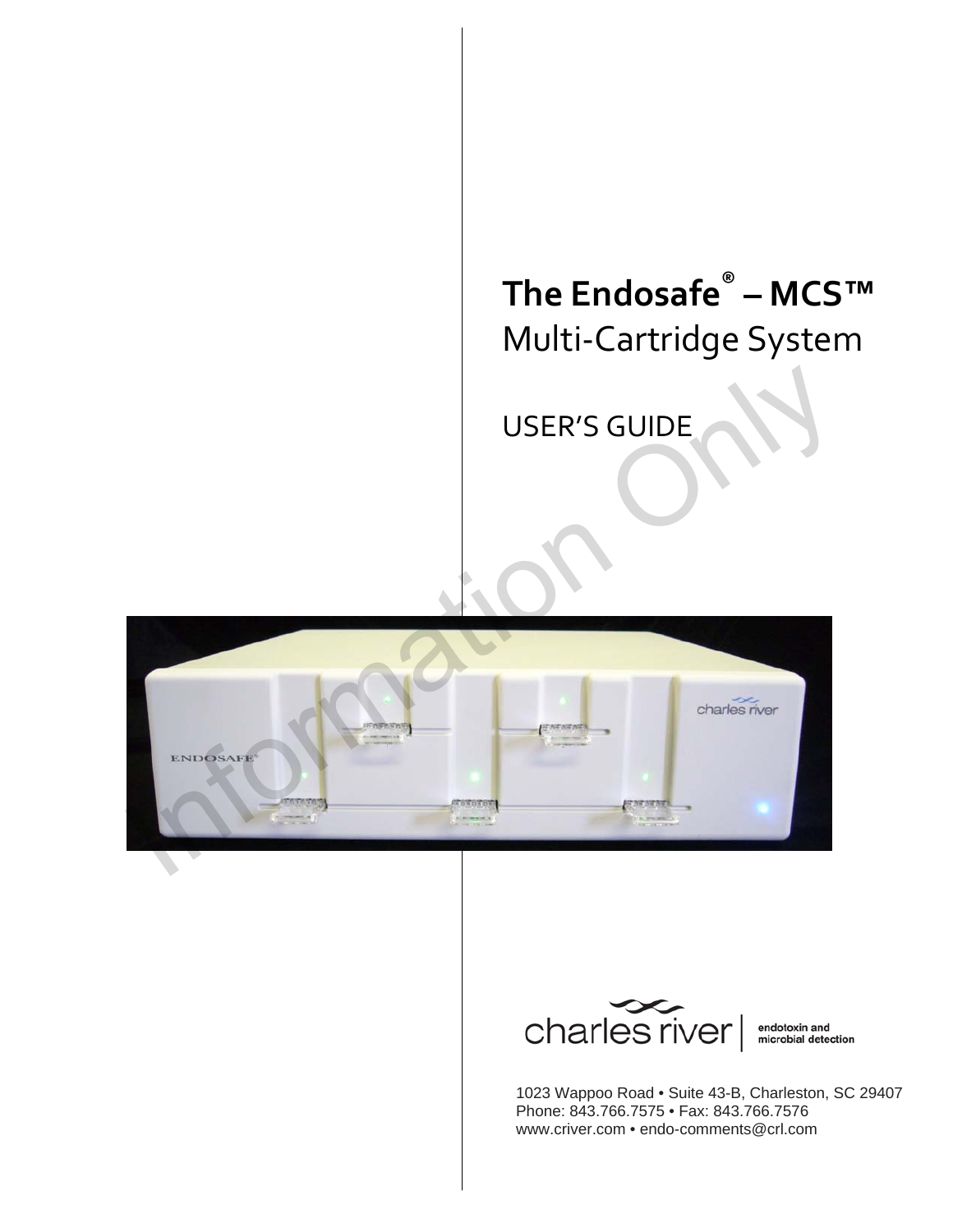## **Table of Contents**

| Endosafe®- MCS System Overview |  |
|--------------------------------|--|
|                                |  |
|                                |  |
|                                |  |
|                                |  |
|                                |  |
|                                |  |

### **Endosafe**®**- MCS Service Programs**

| <b>Endosafe<sup>®</sup></b> - MCS Service Programs         |   |
|------------------------------------------------------------|---|
|                                                            |   |
|                                                            | 9 |
|                                                            |   |
|                                                            | 9 |
| Using EndoScan-V with Endosafe®-MCS for data acquisition10 |   |
|                                                            |   |
|                                                            |   |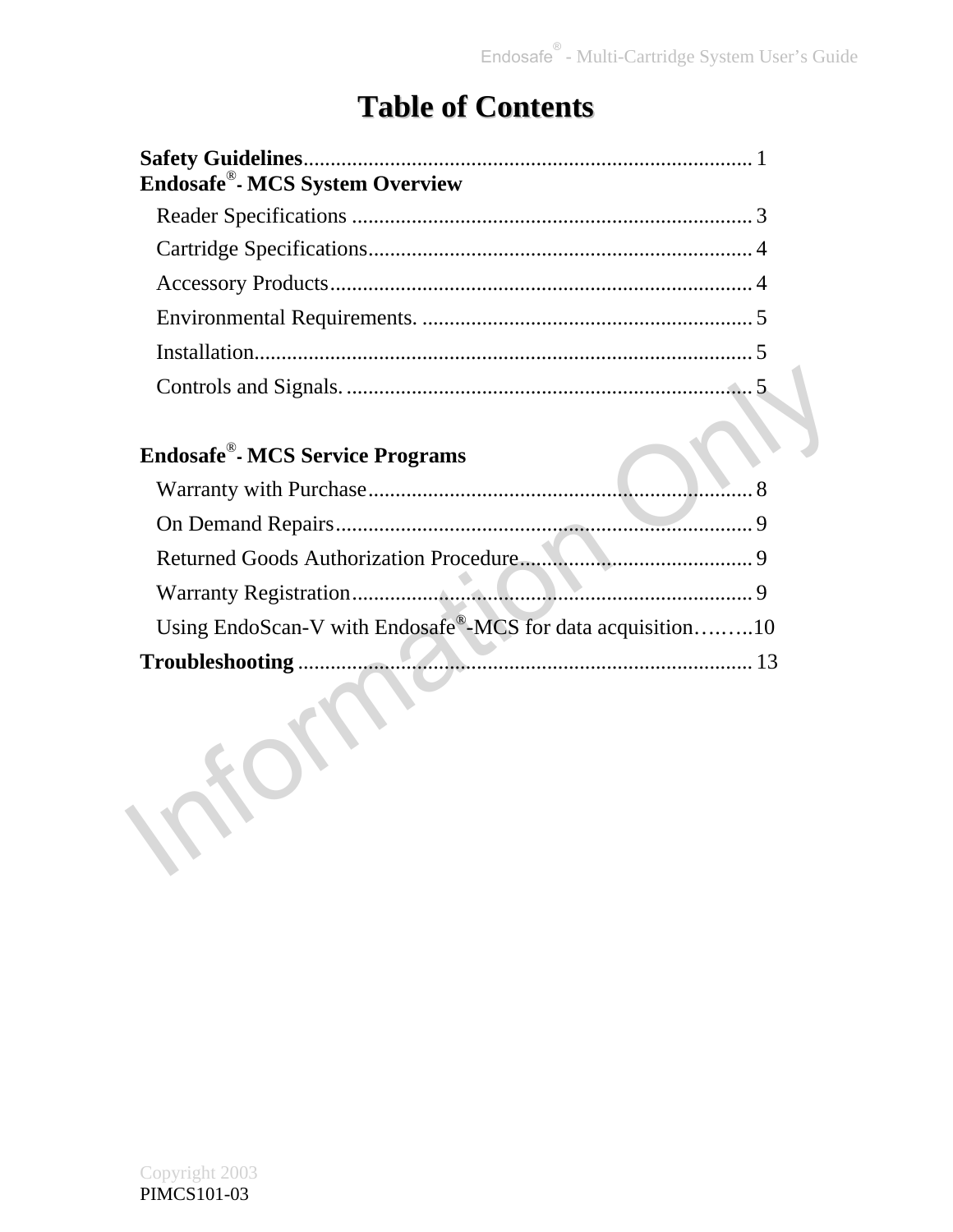# **Appendixes**

| <b>Appendix A</b>                    |
|--------------------------------------|
|                                      |
|                                      |
|                                      |
| <b>Appendix B</b>                    |
|                                      |
|                                      |
|                                      |
| <b>Appendix C</b>                    |
|                                      |
|                                      |
| <b>Appendix D</b>                    |
| Performing Routine Glucan Test<br>D1 |
|                                      |
|                                      |
| <b>Appendix E</b>                    |
|                                      |
| <b>Appendix F</b>                    |
|                                      |
|                                      |
|                                      |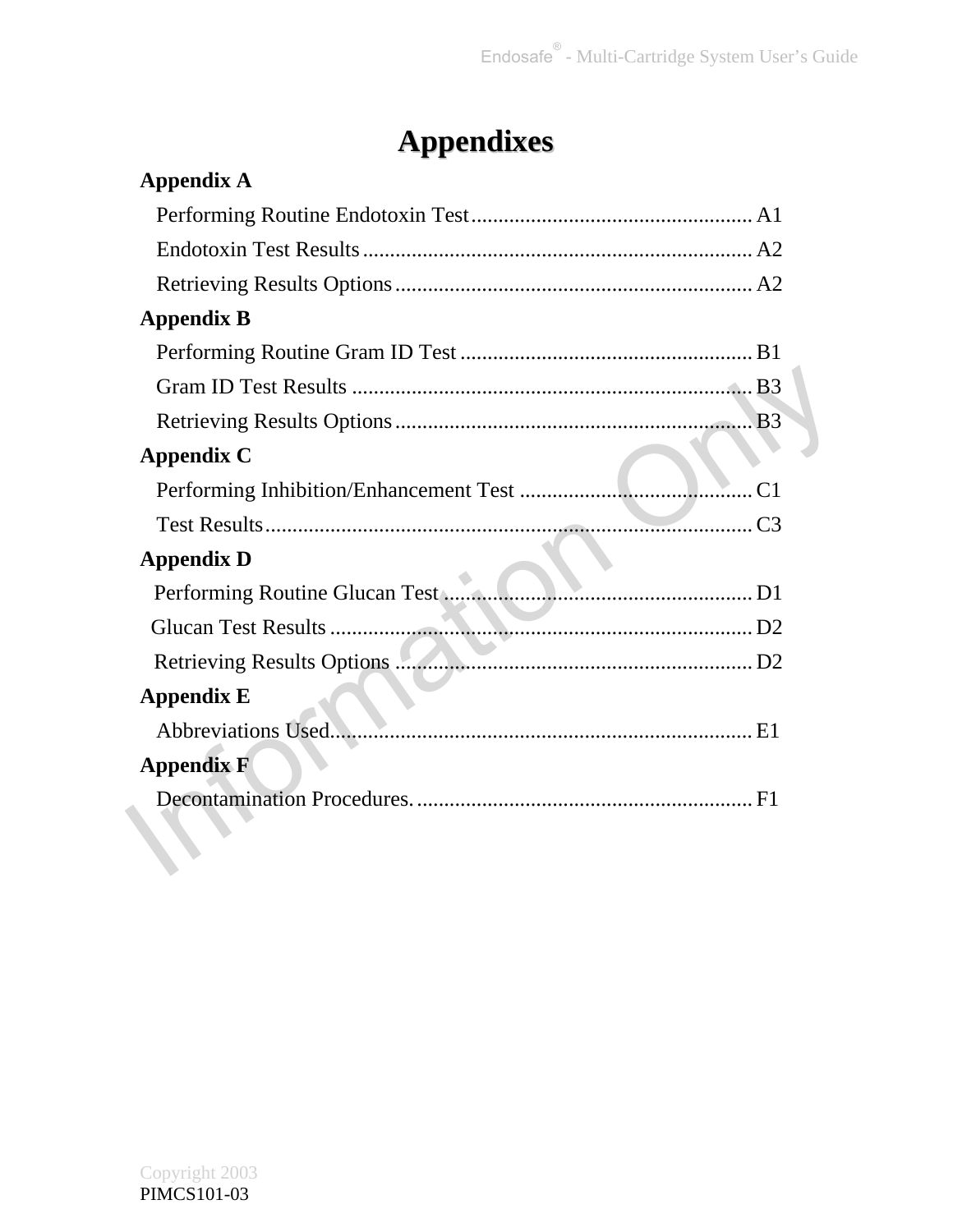## **SAFETY FIRST**

### **WARNING**

- DO NOT use an AC power cord other than that which has been delivered with your system. Only plug the cord into a socket which is grounded. Using a different cord may cause fire leading to serious injury.
- DO NOT place MCS system around any liquids or use in a location where it could get wet or splashed. Liquids could cause fire or electric shock.
- IF the equipment is used in a manner not specified by the manufacturer, the protection provided by the equipment may be impaired.

#### **CAUTION**

- DO NOT open the instrument and tamper with the interior components. It does not contain any parts that can be maintained, repaired, or replaced by the user. Doing so may cause fire or electric shock.
- DO NOT allow liquids to spill into the cartridge chamber. Doing so may damage interior components and may cause fire or electric shock.
- DO NOT unplug AC power cord or PC cable by pulling cord/cable directly. Doing so may damage cord and cause injury. Handle the AC power cord and Serial Port Connector directly to unplug.

**Read this User's Guide carefully before using the Endosafe® - MCS System. Understanding- the proper usage and operation is imperative for the safety of the User, as well as the protection of the Endosafe® - MCS System.**  ■ DO NOT place MCS system around any liquids or use in a location where it<br>
could get wet or splashed. Liquids could cause fire or electric shock.<br>
■ The equipment is used in a manner not specified by the manufacturer, th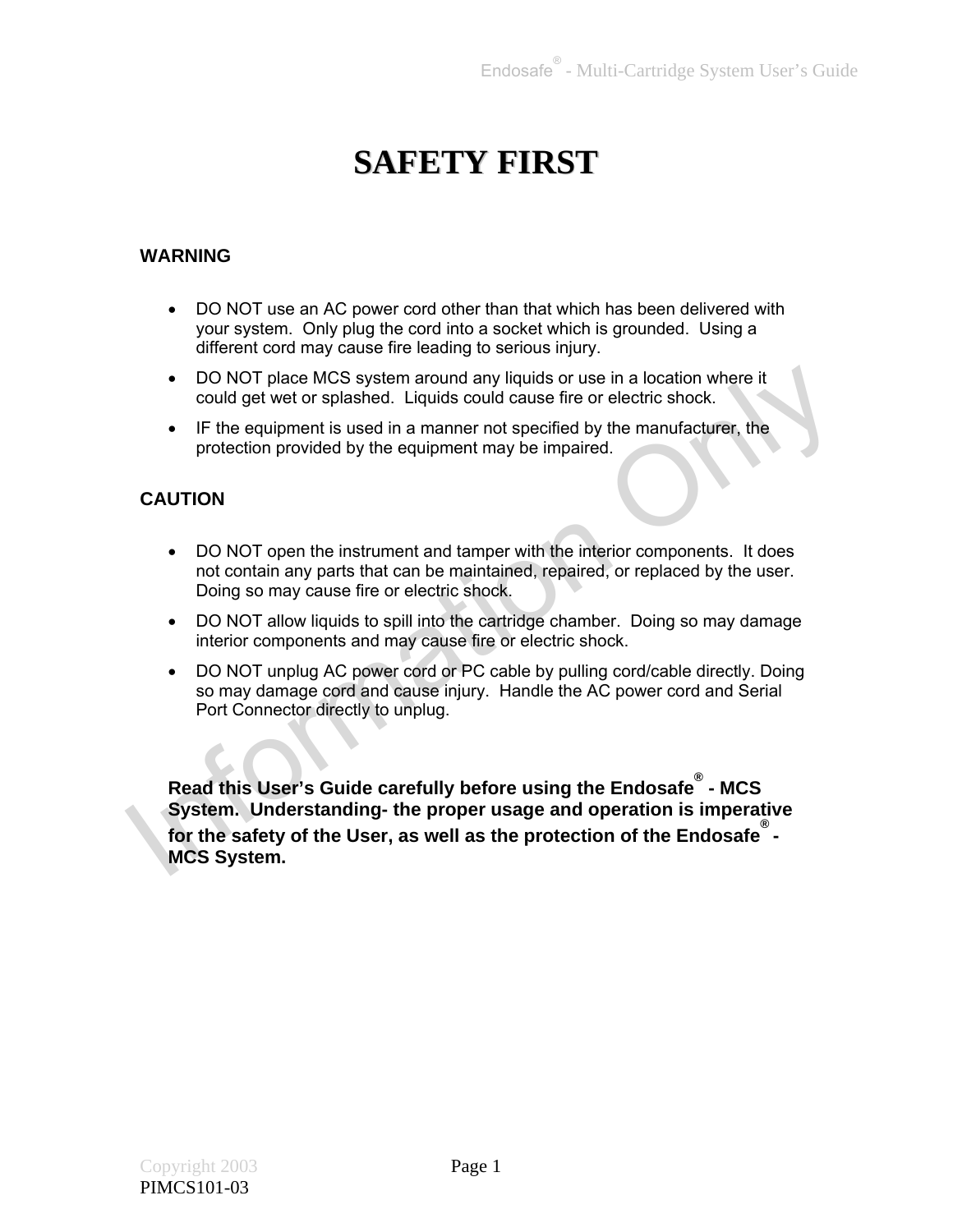## **Endosafe®- MCS – System Overview**

The Endosafe® - MCS (Multi-Cartridge System) is a rapid test system which is comprised of a test cartridge along with a spectrophotometer.

The Endosafe<sup>®</sup>- MCS Endotoxin test utilizes existing FDA-licensed LAL formulations. The MCS provides quantitative LAL test results in approximately 15 minutes (see Appendix A for testing procedures and test results).

| <b>Product</b>                                                                                                                            | <b>Description</b>                                                                                   | Catalog #                                                                | Quantity  |
|-------------------------------------------------------------------------------------------------------------------------------------------|------------------------------------------------------------------------------------------------------|--------------------------------------------------------------------------|-----------|
| $\overline{\mathbb{R}}$<br>Endosafe - MCS kit<br>Reader and Integrated software<br>Integrated power supply<br>Power cable<br>User's Guide | Multi-Cartridge Multi-<br>Cartridge System                                                           | <b>MCS100</b>                                                            | Each      |
| Endosafe - Licensed Cartridge<br>Pack<br>(10 cartridges per package)                                                                      | 0.1 EU/mL sensitivity<br>0.05 EU/mL sensitivity<br>0.01 EU/mL sensitivity<br>0.005 EU/mL sensitivity | <b>PTS201F</b><br><b>PTS2005F</b><br><b>PTS2001F</b><br><b>PTS20005F</b> | $1$ /pack |
| Endosafe - Unlicensed Cartridge<br>Pack<br>(10 cartridges per package)                                                                    | 0.1 EU/mL sensitivity<br>0.05 EU/mL sensitivity<br>0.01 EU/mL sensitivity                            | <b>PTS201</b><br><b>PTS2005</b><br>PTS2001                               | 1/pack    |
| Endosafe - PTS<br>Inhibition/Enhancement Screening<br>Cartridge Pack<br>(10 cartridges per package)                                       | Inhibition/Enhancement<br>Screening                                                                  | <b>PTS220</b>                                                            | $1$ /pack |
| Endosafe - PTS RMM Gram ID<br>Cartridge<br>(10 cartridges per package)                                                                    | Gram ID                                                                                              | LRMMGI100                                                                | $1$ /pack |
| Endosafe <sup>®</sup> - PTS RMM Glucan<br>Cartridge<br>(10 cartridges per package)                                                        | $(1\rightarrow 3)$ - $\beta$ -D-Glucan                                                               | <b>RMMGS1000</b>                                                         | $1$ /pack |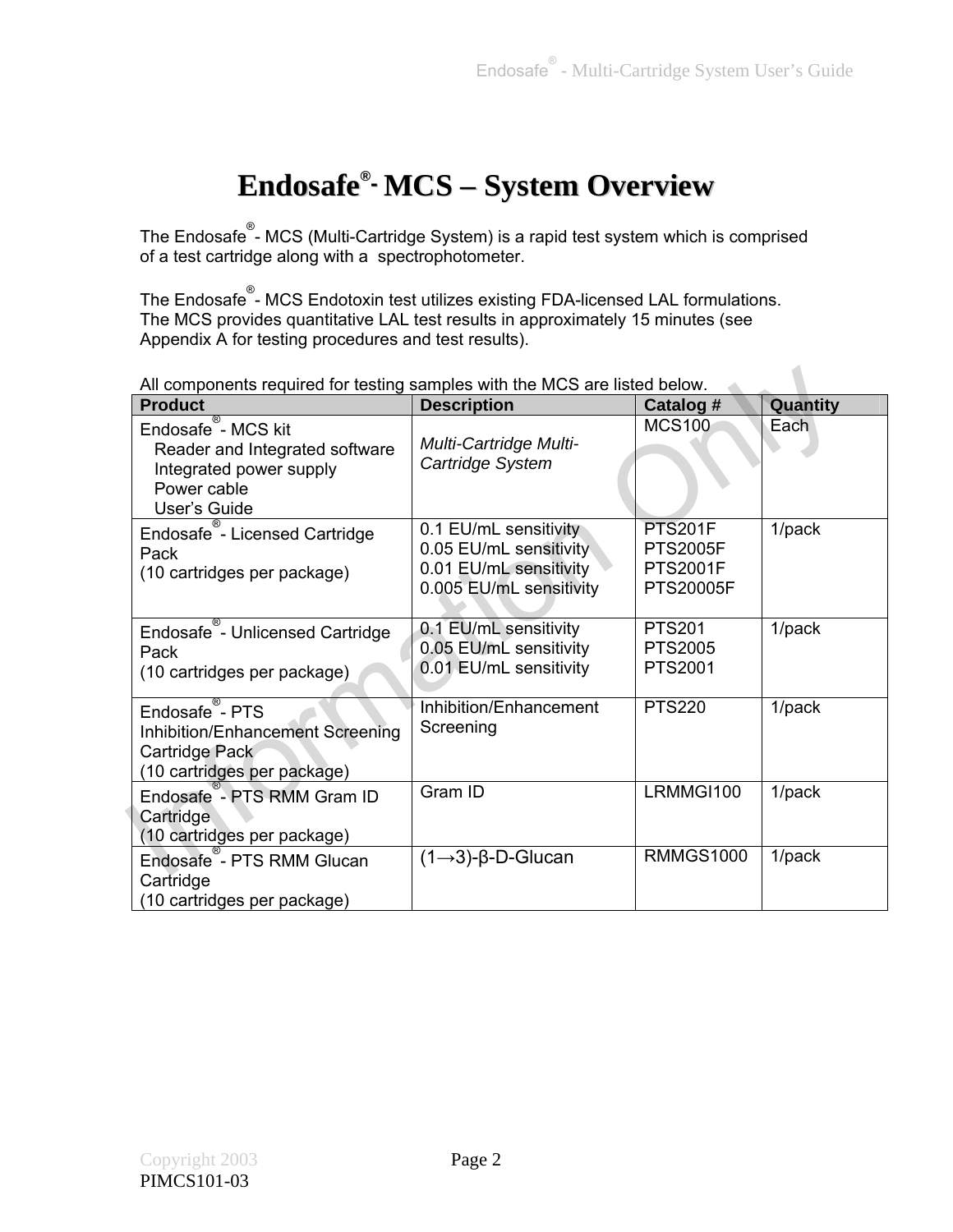### **Endosafe® - MCS Reader Specifications**

- Temperature control:  $37^{\circ}$  C  $+$  1° C
- Data interface: USB port
- Printer support: Windows supported printer
- Data storage: Files are stored on PC
- Dimensions:  $375mm$  (D) x 370mm (W) x 105mm (H)
- Power supply unit: 100-230VAC, 50/60Hz, 1.75 A max.
- Power supply on board: 12 V DC, 5A
- Fuse: 2x T2.5A/L 250V, 5x20mm
- Warm-up time: Approximately 5-10 minutes from 20° C start
- Display: Computer Monitor
- Environmental Conditions:
	- o Operating Temperature 15○ to 27○ C
	- o Humidity 5% to 80% noncondensing
	- o Indoor use
- o Altitude : normal environmental conditions Environmental Conditions:<br>
Christmental Conditions:<br>
Christmental Conditions<br>
Conditions<br>
Conditions<br>
Conditions<br>
Conditions<br>
Christman environmental conditions<br>
Christman environmental conditions<br>
Christman environmental
	- Weight: 8.3 kg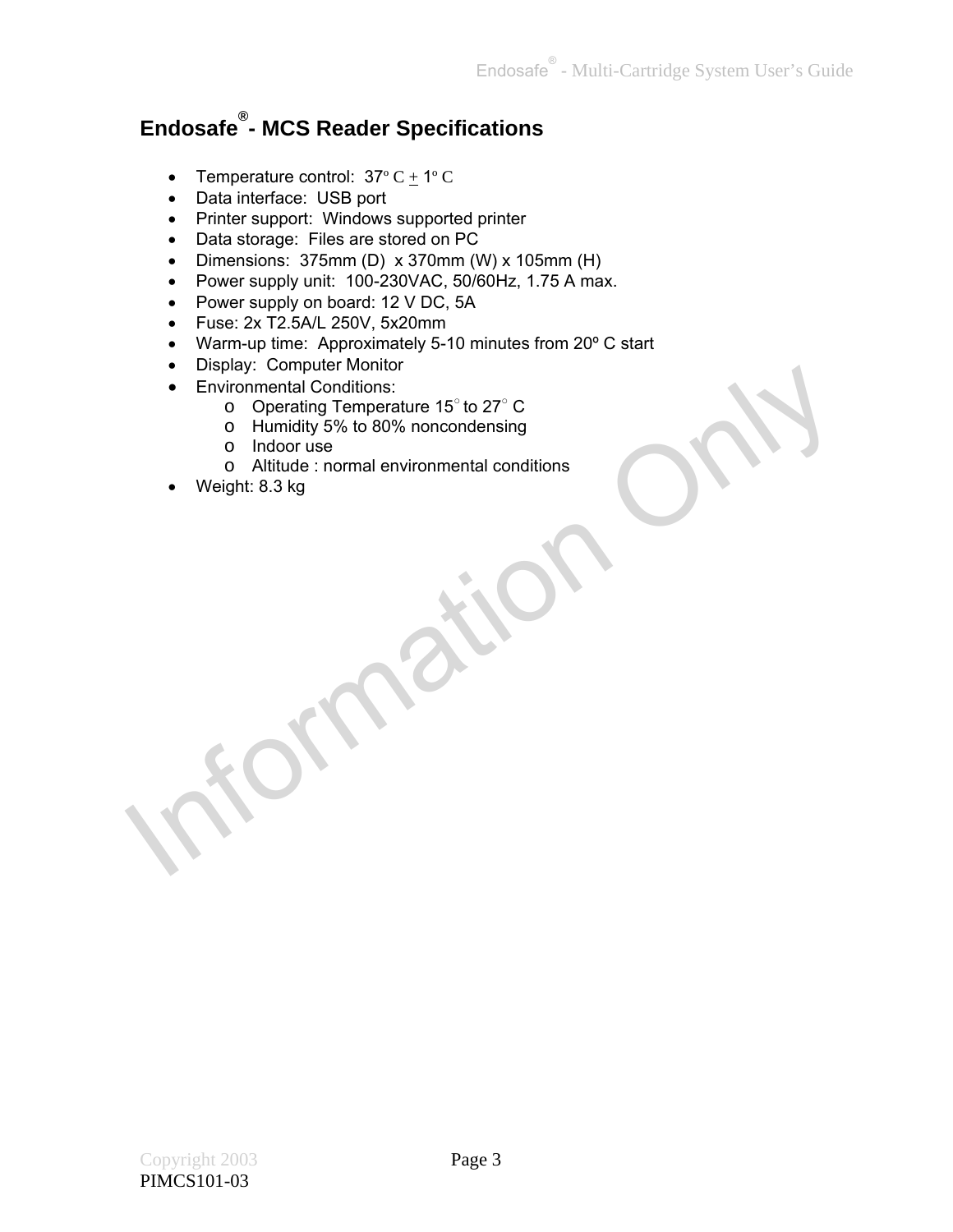## **Endosafe® - MCS Cartridge Specifications**

- Reference package insert for storage requirements
- Endotoxin Sensitivity: 10-0.1 EU/mL range, 5-0.05 EU/mL range, 1-0.01 EU/mL range, 0.5-0.005 EU/mL range (see Appendix A)
- Rapid Micro Methods Gram ID: Archived parameters for Gram-negative, Grampositive and Yeast/Mold isolate identification (see Appendix B)
- Inhibition/Enhancement Screening (see Appendix C)
- Rapid Micro Methods Glucan (see Appendix D)
- Acceptable temperature:  $37^{\circ}$  C + 1°C

#### Sample requirement: 25 µL sample per channel

### **Endosafe**® **- PTS Accessory Products**

| <b>Product</b>                       | <b>Description</b>                                                                            | Code             |
|--------------------------------------|-----------------------------------------------------------------------------------------------|------------------|
| PC Cable                             | Standard USB cable, Type A<br>and Type B                                                      | <b>PTS108</b>    |
| Endosafe - MCS mini pipettor         | 25 $\mu$ L disposable unit with $\pm$ 5%<br>accuracy and $\pm$ 3% precision at<br>full stroke | <b>PTS400</b>    |
| Eppendorf <sup>®*</sup> pipette tips | 200 µL, individually wrapped,<br>validated to 0.005 EU/mL                                     | D <sub>100</sub> |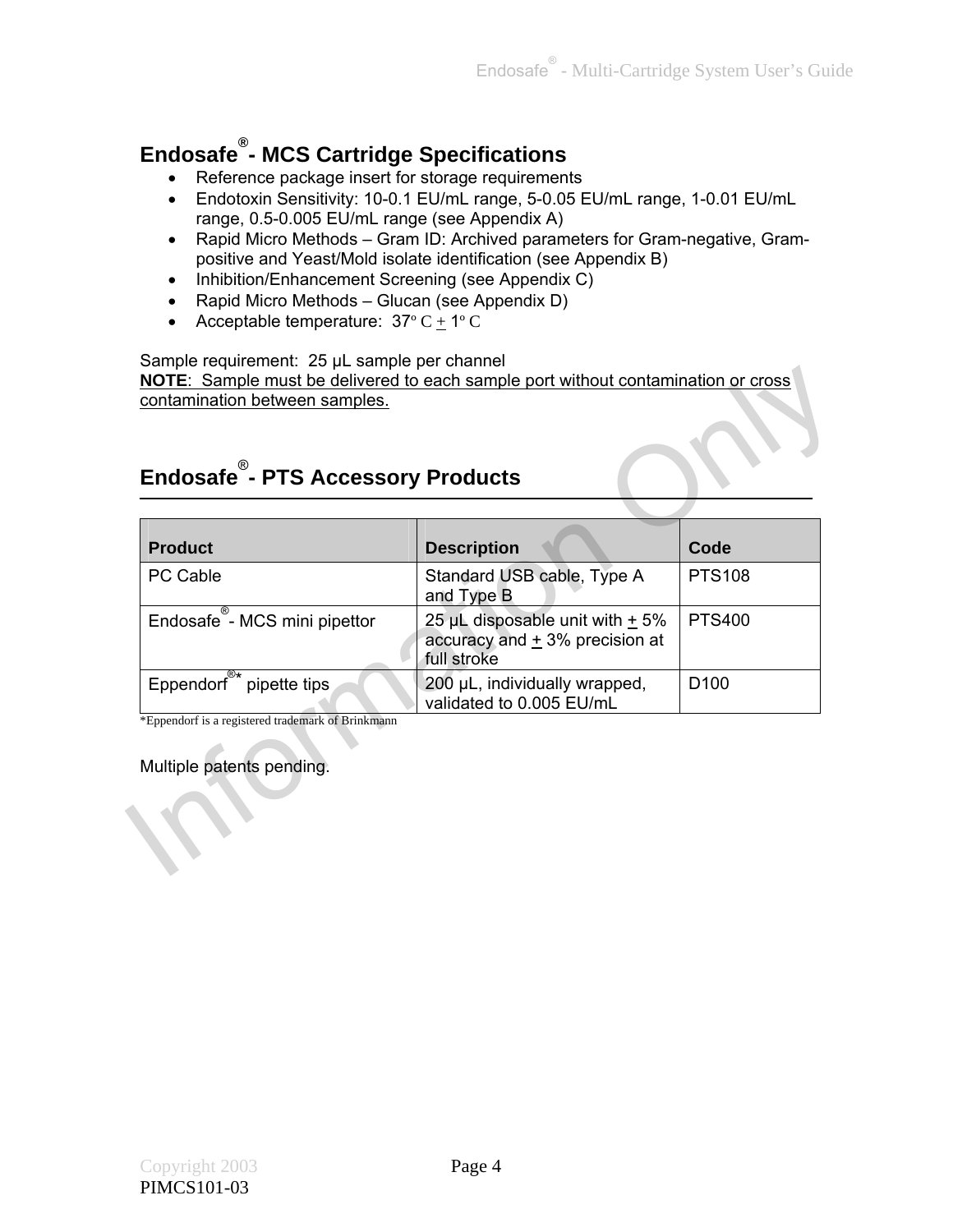### **Endosafe® - MCS Reader Environmental Requirements**

Surface: flat, level surface, vibration free Surroundings: free from dust, solvents and acidics vapours, and out of direct sunlight Operating Temperature: 15° to 27° C Humidity: 5% to 80% noncondensing

### **Endosafe® - MCS Reader Installation**

The MCS reader comes as a ready to use device, so no further installations on the hardware are necessary.

Simply connect the MCS reader to the computer with the provided USB cable. The Type B connector goes to the reader and the Type A connector to the PC.

Provide the MCS reader with power by connecting the provided power cable to the entry module of the reader and the grounded mains outlet. **DO NOT USE UNGROUNDED POWER OUTLETS.**

During operation of the MCS reader the lateral venting slots must not be blocked. Also the cooling fan in the back of the MCS reader must not be blocked at any time. Please ensure a 50 mm safety clearance on the left, right and back side of the instrument.

# Simply connect the MCS reader to the computer with the provided USB cable. The Type<br>
B connector goes to the reader and the Type A connector to the PC.<br>
Provide the MCS reader with power by connecting the provided power ca Front/Side view: Lateral Venting **Cartridge** Cartridge Slots Slot 1 Slot 2 ENDOSAFE Cartridge Cartridge Blue Power Cartridge Slot 5 Slot 3 Slot 4 ON LED Copyright 2003 Page 5 PIMCS101-03

### **Endosafe® - MCS Reader Controls and Signals**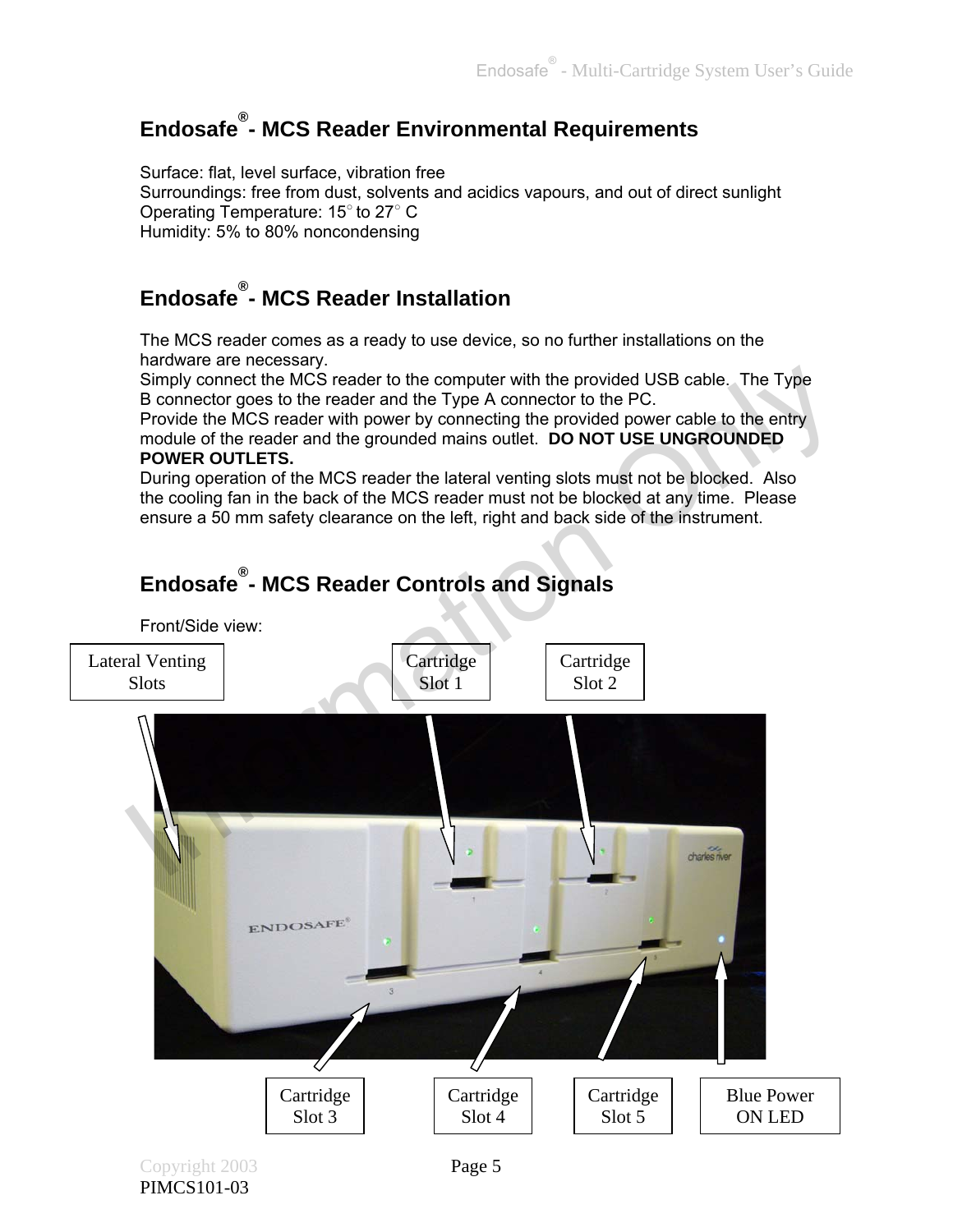#### Side view:



Back left view:

Power Entry Module



Back right view:

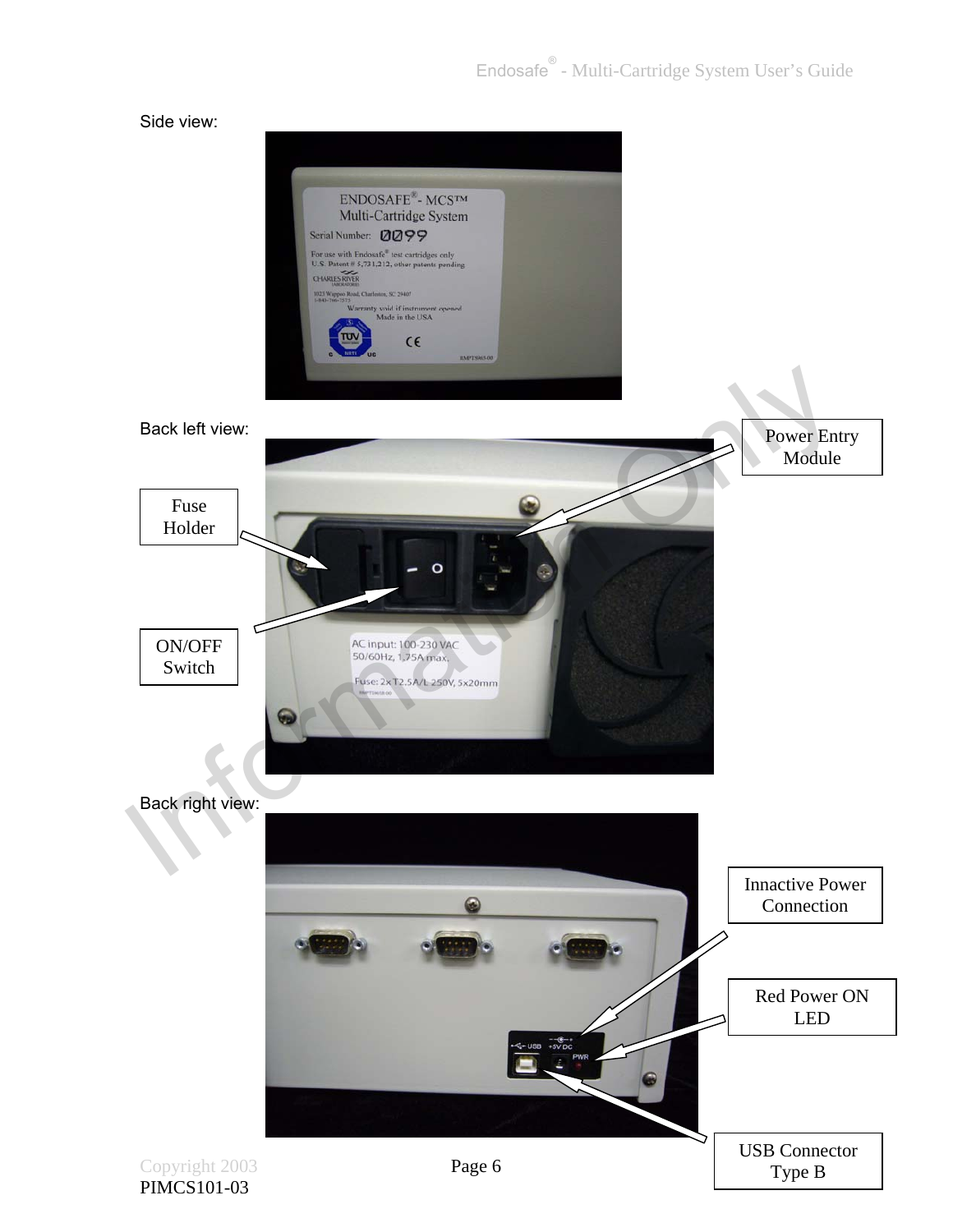After the warm-up time you will notice a short beep for each of the five (5) cartridge slots to indicate that the temperature has reached 37 degrees Celsius. The MCS reader is then ready to be operated through EndoScan-V. Cartridges can now be used according to our cartridge package inserts.

Please hold the cartridges as shown below. Touch only the "handle" end of the cartridge (curved edges) to place the cartridge into the reader.



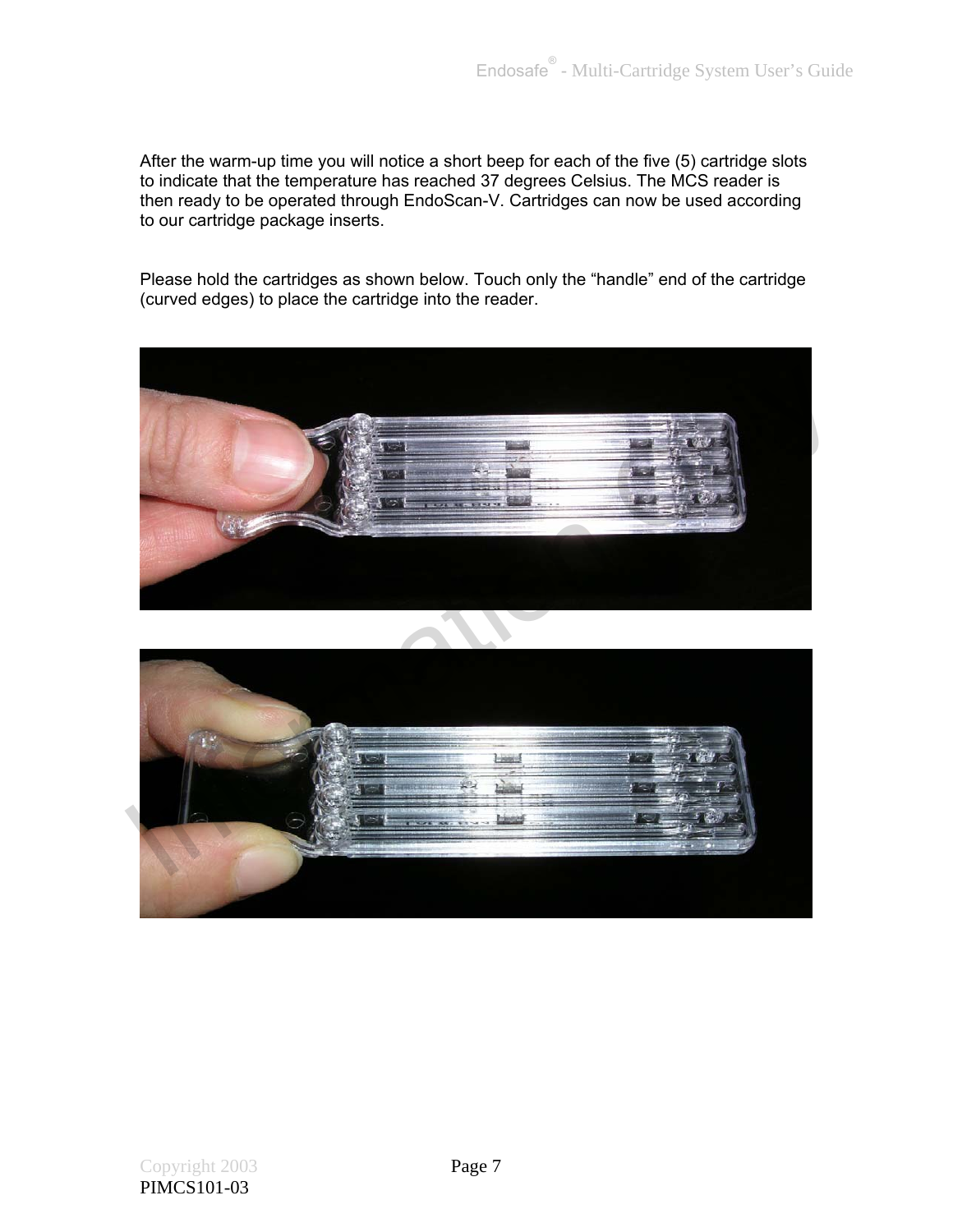Insert cartridge firmly into the slot at the front of the reader with the sample reservoirs facing up.



# **Endosafe**® **- MCS Service Programs**

### **WARRANTY with PURCHASE**

Charles River Laboratories warrants the Endosafe<sup>®</sup>- MCS instrument will be delivered in a functional state and free from defect, and will meet stated specifications for a period of one (1) year. The warranty period will start on the date of shipment by Charles River Laboratories.

During the warranty period, Charles River Laboratories will repair the instrument at no charge to the client for parts and labor. If repairs are needed, Charles River Laboratories will provide the client a loaner instrument during the period the instrument

is being repaired. The client shall be responsible for all freight charges associated with the returned instrument and the loaner instrument.

Opening the case or tampering with the interior components of the reader will invalidate warranty provisions.

Additional service contracts are available as follows:

| <b>Service</b>                         | Code          |
|----------------------------------------|---------------|
| Performance Qualification (PQ) Service | TS502         |
| IQ, OQ, PQ Package                     | MCS502        |
| <b>On Demand Repairs</b>               | <b>MCS503</b> |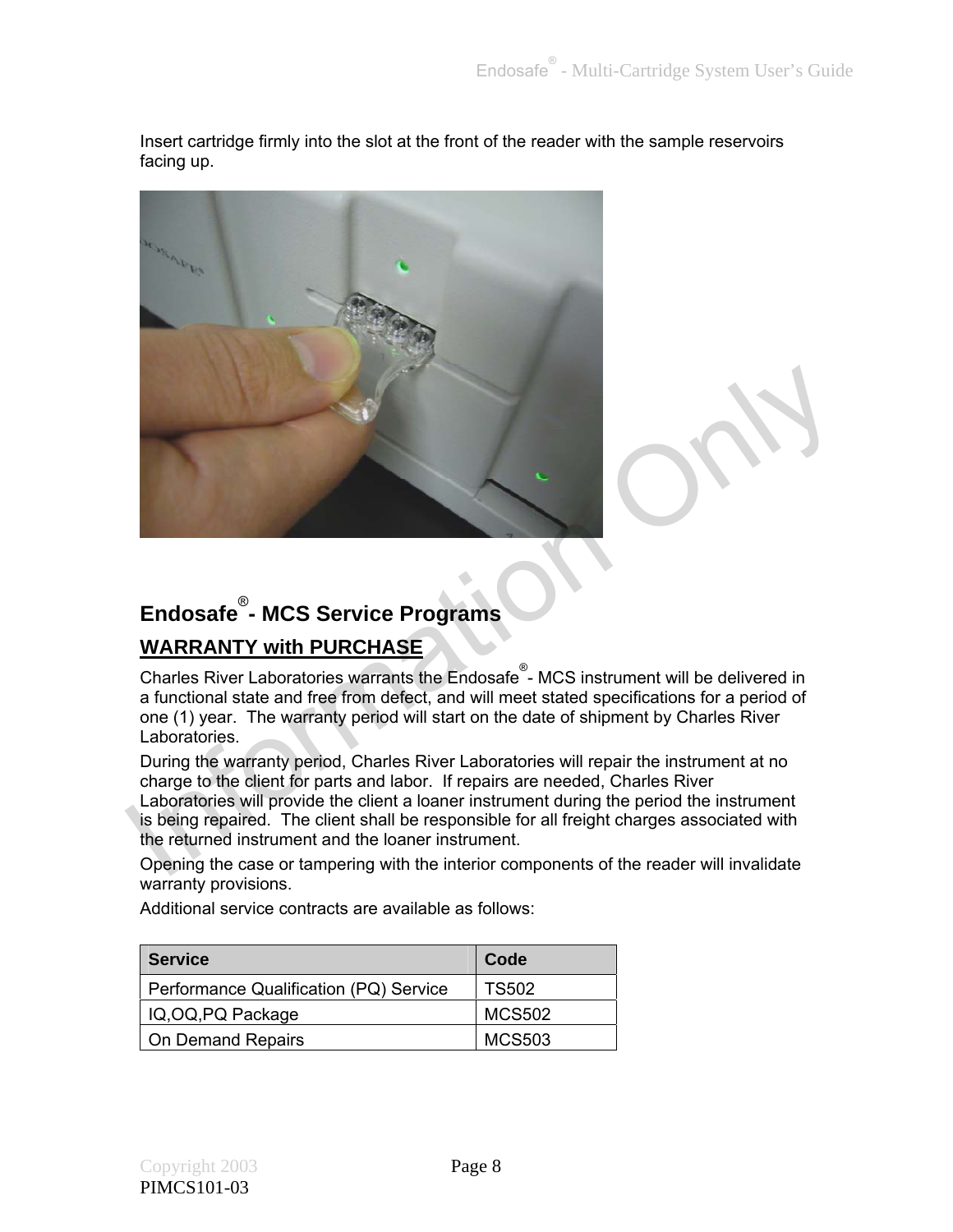### **ON DEMAND REPAIRS**

After the initial Warranty Period has ended, the client may request Charles River Laboratories to service or repair the MCS. Charles River Laboratories will arrange transfer of the MCS instrument to the Company's Technical Services Laboratory, and provide the client a loaner instrument during the period On Demand repairs are being made (See **Returned Goods Authorization Procedure** below). The client shall be responsible for all freight charges associated with the returned instrument and the loaner instrument.

### **RETURNED GOODS AUTHORIZATION PROCEDURE**

The client must obtain a Returned Goods Authorization Number from Charles River Laboratories before any items can be shipped to the Technical Services Department. All goods returned for repair, preventative maintenance, or calibration, whether under warranty or not, must be properly packed to avoid damage and clearly marked with the RGA number.

### **WARRANTY REGISTRATION**

A Warranty Registration Card is provided in this User's Guide, and is also available online at www.criver.com. Submitting the completed card will permit the Technical Services Department to more efficiently meet each client's needs. All warranty and service options are subject to the Terms and Conditions and procedures specified in the Service Agreement. For answers to questions about **RETURNED GOODS AUTHORIZATION PROCEDURE**<br>
The client must obt[a](http://www.endosafe.com/)in a Returned Goods Authorization Number from Charles<br>
River Laboratories before any items can be shipped to the Technical Services<br>
Department. All goods retur

any of these components for the Endosafe® - MCS or for additional product information, please contact Charles River Laboratories Technical Services Department:

| <b>United States:</b> | 1023 Wappoo Road, Suite 43-B |
|-----------------------|------------------------------|
|                       | Charleston, SC 29407         |
|                       | USA                          |
|                       | (800) 762-7016               |
| Europe:               | 00 800 15 78 97 4            |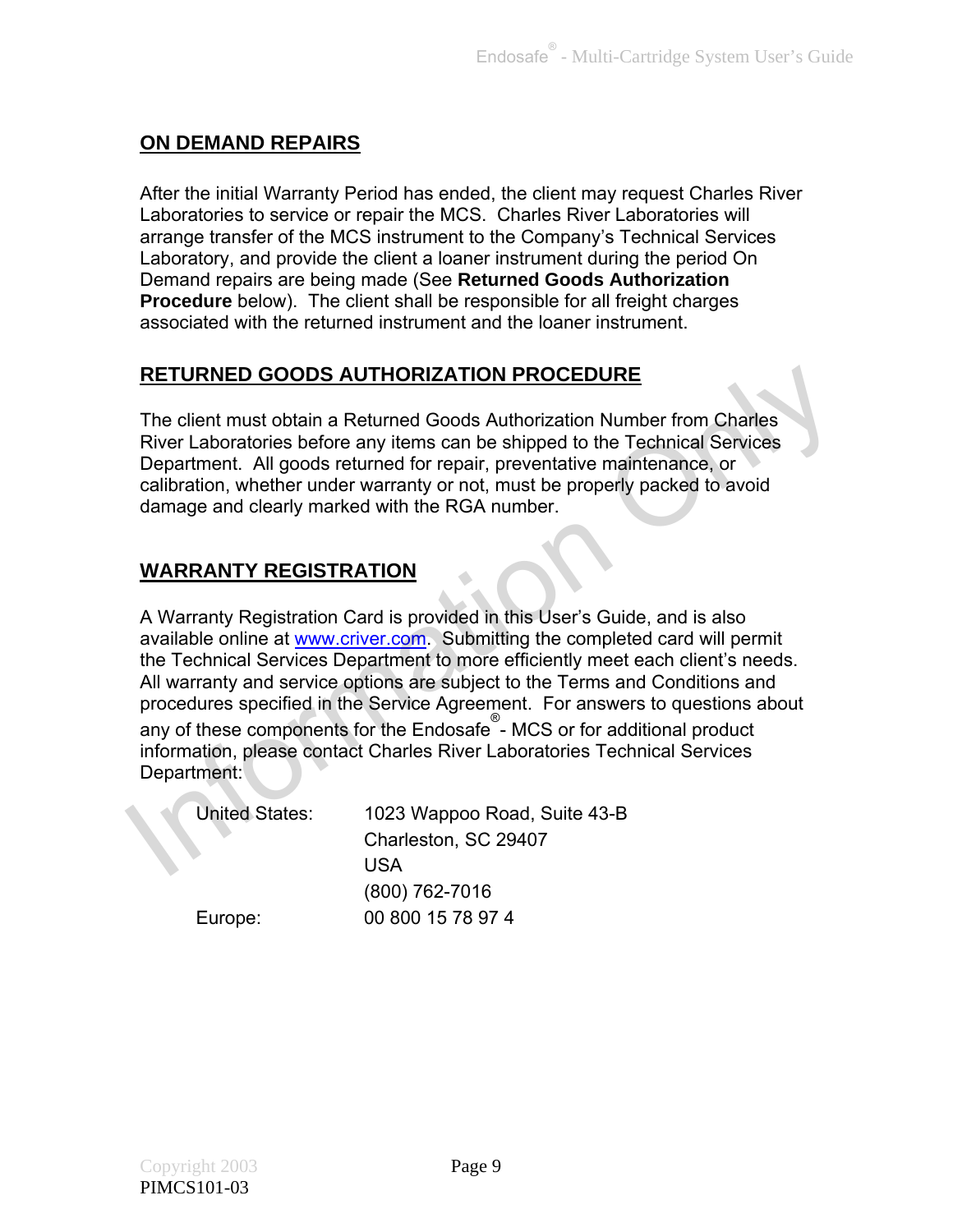## **Operating the Reader**

### **Using EndoScan-V with Endosafe® Using EndoScan-V with Endosafe -MCS for data acquisition. ®-MCS for data acquisition.**

- 1. Insert the EndoScan-V CD into the CD drive.
- 2. Install EndoScan-V software.
- 3. Upon successful installation and registration of the software select PTS/MCS as the reader type from the reader options dialog box.

|            | Reader Options                                                      |                                  |  |
|------------|---------------------------------------------------------------------|----------------------------------|--|
|            | Reader                                                              | Connection                       |  |
|            | Reader Type                                                         | Port Number                      |  |
|            | PTS / MCS<br>ATi 128 Tubes                                          | COM1                             |  |
|            | ATi 32 Tubes<br>ATi 64 Tubes                                        | <b>Baud Rate</b><br>57600<br>bps |  |
|            | ATi 96 Tubes<br><b>BioTek</b>                                       |                                  |  |
|            | PTS / MCS<br>Simulator - Microplate<br>Tecan Sunrise                | Cancel<br>Help                   |  |
|            |                                                                     |                                  |  |
|            | 4. Once successfully connected to a MCS Reader the following screen |                                  |  |
|            | will appear. This will show all available bays for each instrument  |                                  |  |
| connected. |                                                                     |                                  |  |
|            | EndoScan-V - [Cartridge Reader Direct Interface]                    |                                  |  |
|            | Edit View Tools Cart Reader Window Help<br><b>B</b> File            |                                  |  |
|            | О<br>4<br><b>&amp; &amp; B</b><br>÷                                 |                                  |  |
|            |                                                                     |                                  |  |
|            | MCS 0042/3                                                          | 交                                |  |
|            | Cartridge Lot                                                       | v                                |  |
|            | Calibration Code                                                    | ◡                                |  |
|            | Product                                                             |                                  |  |
|            | Product Lot                                                         |                                  |  |
|            | Conc/Dil                                                            | ▿                                |  |

| EndoScan-V - [Cartridge Reader Direct Interface]<br>Edit View Tools Cart Reader Window Help<br><b>B</b> File<br>C d & X & C<br>MCS 0042/3<br>Cartridge Lot<br>Calibration Code<br>Product<br>Product Lot<br>Conc/Dil<br><b>Reaction Times</b><br>Sample | 交<br>▽<br>v |
|---------------------------------------------------------------------------------------------------------------------------------------------------------------------------------------------------------------------------------------------------------|-------------|
|                                                                                                                                                                                                                                                         |             |
|                                                                                                                                                                                                                                                         |             |
|                                                                                                                                                                                                                                                         |             |
|                                                                                                                                                                                                                                                         |             |
|                                                                                                                                                                                                                                                         |             |
|                                                                                                                                                                                                                                                         |             |
|                                                                                                                                                                                                                                                         |             |
|                                                                                                                                                                                                                                                         |             |
|                                                                                                                                                                                                                                                         |             |
|                                                                                                                                                                                                                                                         |             |
|                                                                                                                                                                                                                                                         |             |
|                                                                                                                                                                                                                                                         | v           |
|                                                                                                                                                                                                                                                         |             |
|                                                                                                                                                                                                                                                         |             |
| Sample CV                                                                                                                                                                                                                                               |             |
| Spike                                                                                                                                                                                                                                                   |             |
| Spike CV                                                                                                                                                                                                                                                |             |
| Spike Recovery                                                                                                                                                                                                                                          |             |
| <b>Enter Assay Setup</b><br>Insert cartridge                                                                                                                                                                                                            |             |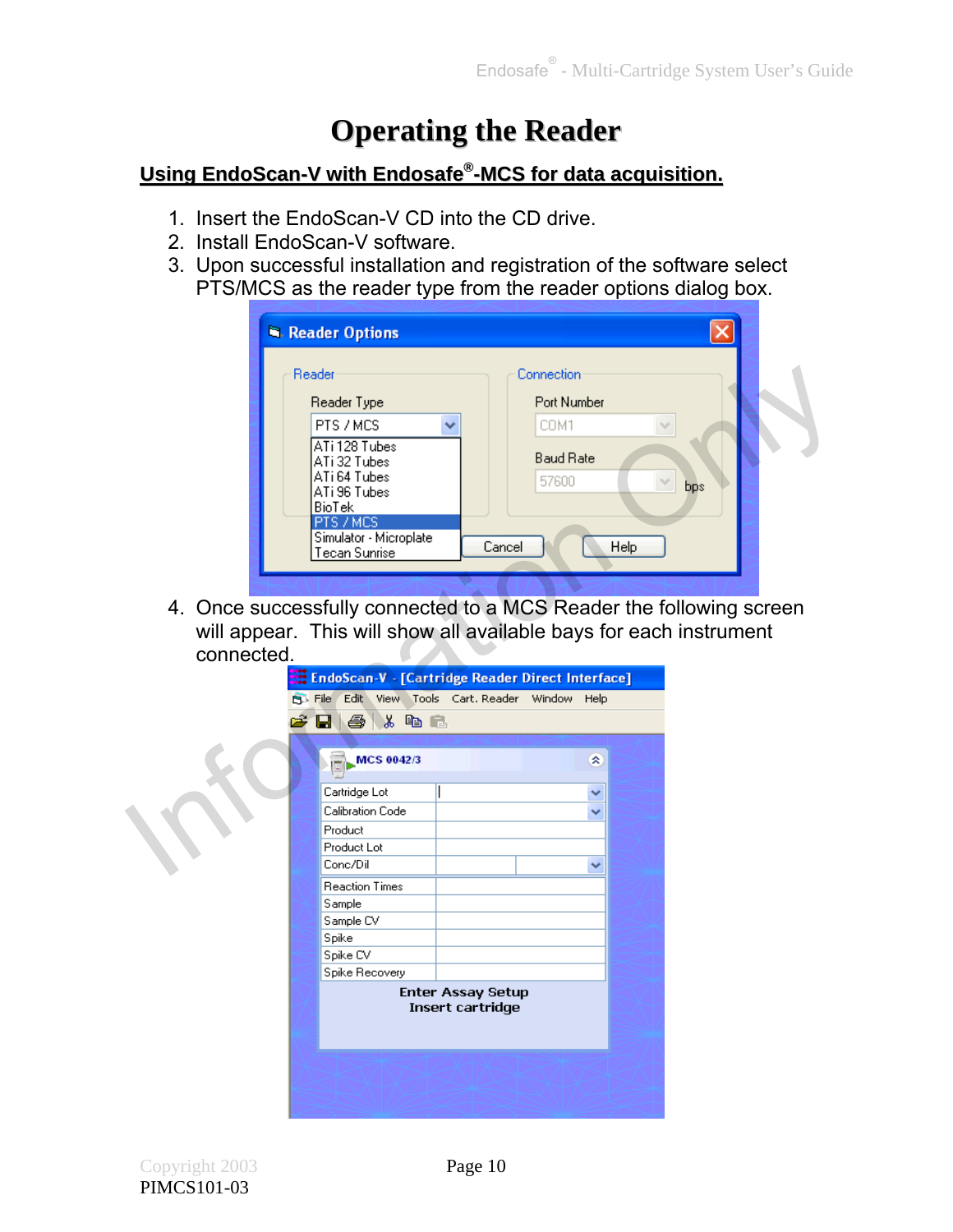- 5. Select Tools/Options/Calculations and change CV Limit Products and CV Limits Standards to 25. Change Spike recovery range to 50 to 200
- 6. Enter the Cartridge lot number. The Cartridge lot number will be stored for later use.
- 7. Enter the Calibration code. The Calibration code will be stored for later use.
- 8. Enter product information by either typing directly into the box or by dragging information from the product database into the dialog box.
- 9. Enter the concentration or dilution.
- 10.Insert the cartridge into the bay.
- 11.Select the Send Setup button to send information to the MCS Reader.

| <b>MCS 1412/1</b>     |                          | 소          |  |
|-----------------------|--------------------------|------------|--|
| Cartridge Lot         | 7108155                  |            |  |
| Calibration Code      | 512727564808             |            |  |
| Product               |                          | <b>LBW</b> |  |
| Product Lot           |                          | B52720     |  |
| Conc/Dil              | $1 \mid mVm$             |            |  |
| <b>Reaction Times</b> |                          |            |  |
| Sample                |                          |            |  |
| Sample CV             |                          |            |  |
| Spike.                |                          |            |  |
| Spike CV              |                          |            |  |
| Spike Recovery        |                          |            |  |
|                       | <b>Enter Assay Setup</b> |            |  |
|                       |                          |            |  |
|                       | <b>Send Setup</b>        |            |  |

- 12. Once the Add sample and Click start message is displayed dispense 25 µL into each well of the test cartridge.
- 13. Repeat steps 5 through 12 for each "bay" that will be used.
- 14. While in progress the screen will display messages showing the current status.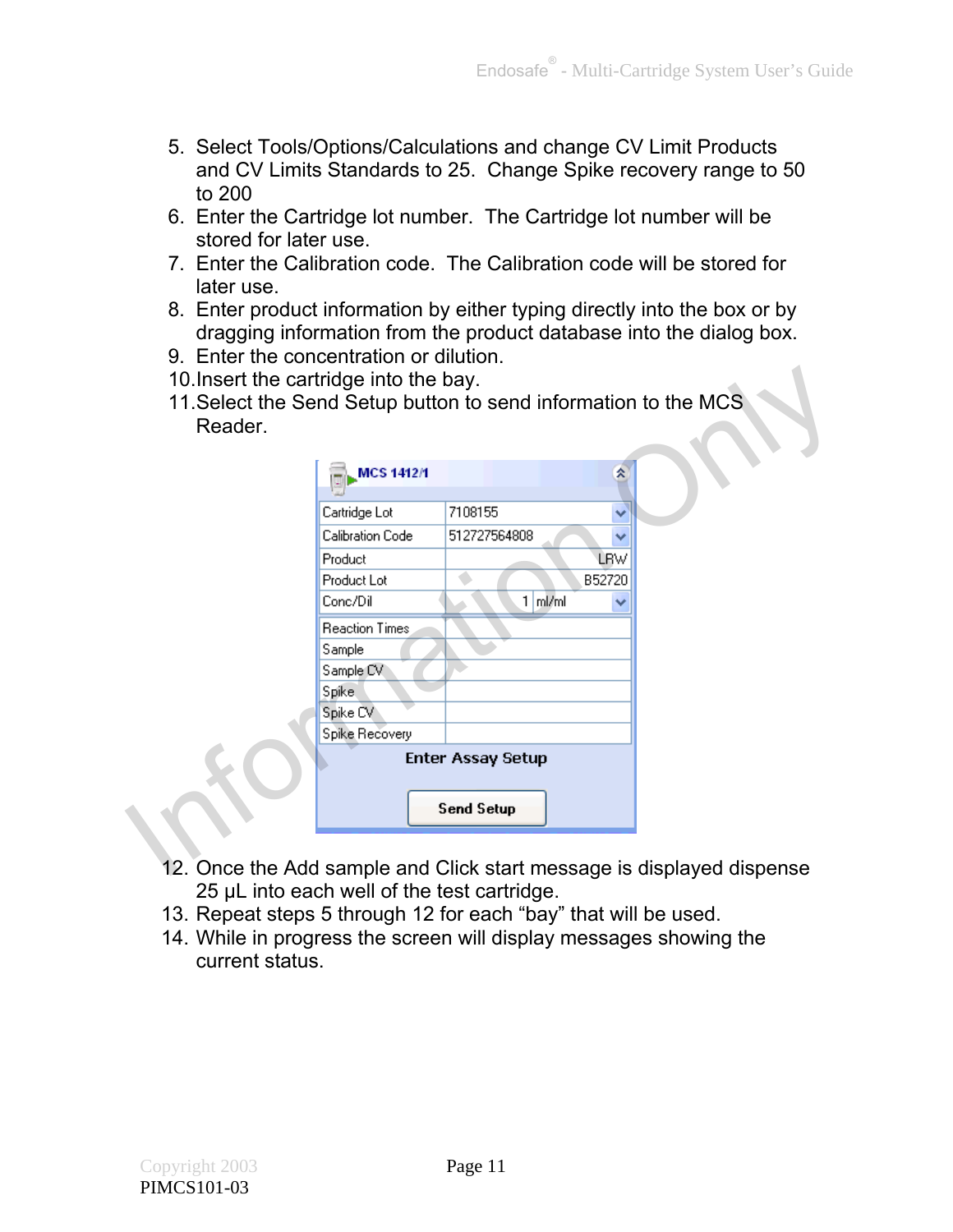| MCS 1412/1 - Test Running                      |              |       | 슷      |  |
|------------------------------------------------|--------------|-------|--------|--|
|                                                |              |       |        |  |
| Cartridge Lot                                  | 7108155      |       |        |  |
| Calibration Code                               | 512727564808 |       |        |  |
| Product                                        |              |       | LRW    |  |
| Product Lot                                    |              |       | B52720 |  |
| Conc/Dil                                       | 1            | ml/ml |        |  |
| <b>Reaction Times</b>                          |              |       |        |  |
| Sample                                         |              |       |        |  |
| Sample CV                                      |              |       |        |  |
| Spike                                          |              |       |        |  |
| Spike CV                                       |              |       |        |  |
| Spike Recovery                                 |              |       |        |  |
| Preparing to start assay<br><b>Please wait</b> |              |       |        |  |

|                                                                                                                                                                                                      |                                                    | Preparing to start assay<br><b>Please wait</b> |                    |  |
|------------------------------------------------------------------------------------------------------------------------------------------------------------------------------------------------------|----------------------------------------------------|------------------------------------------------|--------------------|--|
| 15. Upon completion of the assay a message will be displayed<br>instructing the user to remove the cartridge and a screen similar to<br>the one below containg data for the assay will be displayed. |                                                    |                                                |                    |  |
|                                                                                                                                                                                                      | : EndoScan-V - [Cartridge Reader Direct Interface] |                                                |                    |  |
| <b>PL</b> File                                                                                                                                                                                       |                                                    | Edit View Tools Cart Reader Window Help        |                    |  |
|                                                                                                                                                                                                      | 人生色<br>噕                                           |                                                |                    |  |
|                                                                                                                                                                                                      | MCS 0042/1                                         |                                                | 交                  |  |
|                                                                                                                                                                                                      | Cartridge Lot                                      | 7341167                                        |                    |  |
|                                                                                                                                                                                                      | Calibration Code                                   | 112436855083                                   |                    |  |
|                                                                                                                                                                                                      | Product                                            |                                                | <b>LRW</b>         |  |
|                                                                                                                                                                                                      | Product Lot                                        |                                                | B52720             |  |
|                                                                                                                                                                                                      | Conc/Dil                                           | $1 \mid m l / m l$                             |                    |  |
|                                                                                                                                                                                                      | <b>Reaction Times</b>                              |                                                | >768 302 > 768 288 |  |
|                                                                                                                                                                                                      | Sample                                             |                                                | <0.01 EU/ml        |  |
|                                                                                                                                                                                                      | Sample CV                                          |                                                | $0.0 \times$       |  |
|                                                                                                                                                                                                      | Spike                                              |                                                | 0.102 EU/mL        |  |
|                                                                                                                                                                                                      | Spike CV                                           |                                                | 3.4%               |  |
|                                                                                                                                                                                                      | Spike Recovery                                     |                                                | 73 <sup>2</sup>    |  |
|                                                                                                                                                                                                      |                                                    | Assay complete<br>Don't insert cartridge       |                    |  |
|                                                                                                                                                                                                      |                                                    | <b>New Assay</b>                               |                    |  |
|                                                                                                                                                                                                      |                                                    |                                                |                    |  |

- 16. Select the report option to print a report for this assay.
- 17. Select the save or save as option to save the assay as an EndoScan-V file.
- 18. The screen will display a message asking to save an individual assay or all assays that have been completed.
- 19. Select the desired method.
- 20. Assay is now saved as an EndoScan-V file.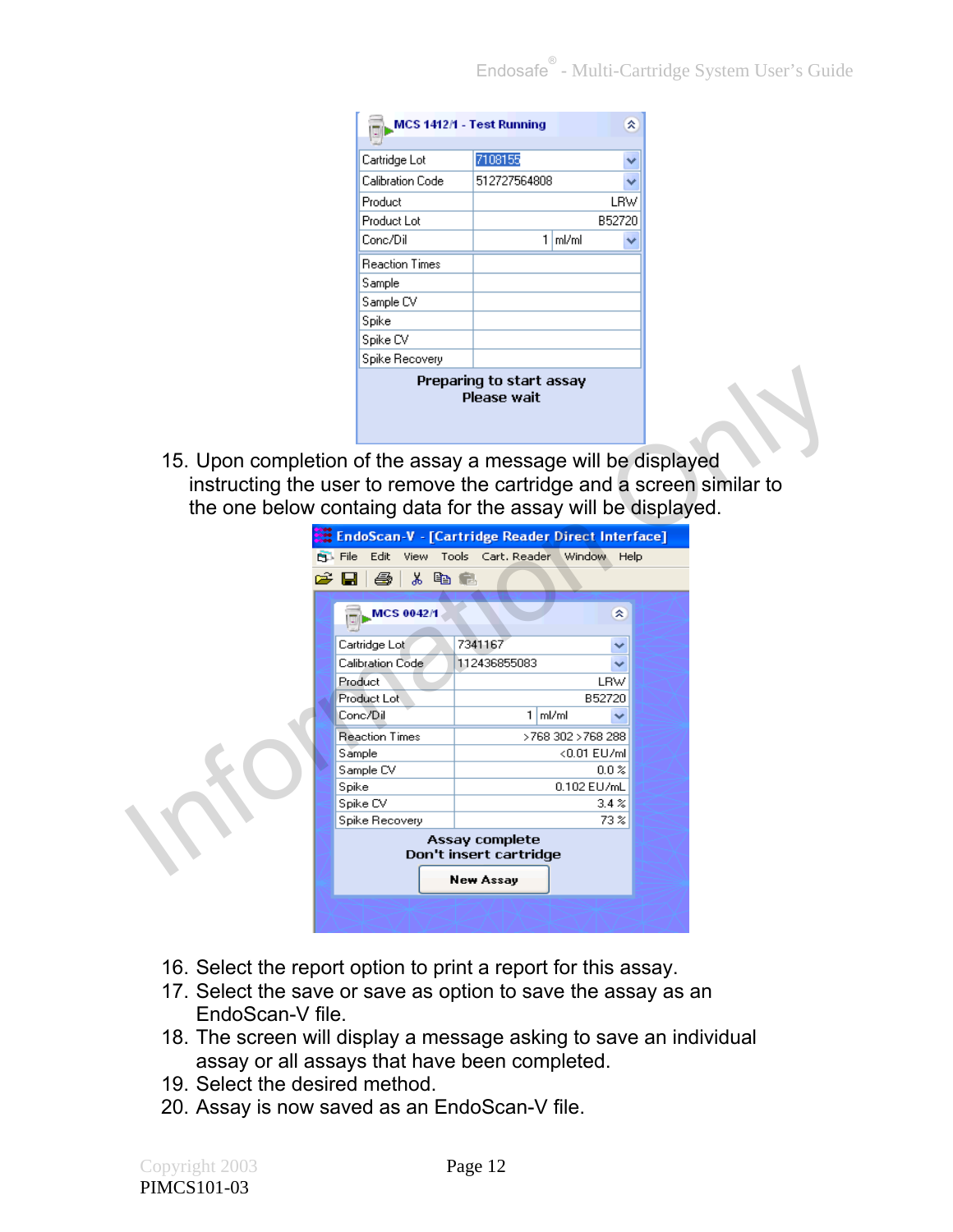## **Troubleshooting**

Listed in the table below are various Error or Fault Messages and a description of the corresponding cause of the error or fault.

- ▶ One or more LONG audible tones will precede each error message.
- $\triangleright$  Any fault listed here will prevent the reader from running a test.
- $\triangleright$  Unless it is a hardware problem, the only way to clear an error message is to turn the reader OFF and back ON again.

|                                                                                | <b>MESSAGE</b>                                                                                                                                                                                                            |  | <b>DESCRIPTION</b>                                             |  |
|--------------------------------------------------------------------------------|---------------------------------------------------------------------------------------------------------------------------------------------------------------------------------------------------------------------------|--|----------------------------------------------------------------|--|
|                                                                                | "A2D SETUP"                                                                                                                                                                                                               |  | Photo A/D setup did not complete                               |  |
|                                                                                | "TEMP TOO LOW"<br>"TEMP TOO HI"<br>"MOTOR NOT HOME"<br>"CLOCK FAULT"<br>"Computing Error"<br>"UNKNOWN"<br>"One or more test LEDs out of spec"<br>"Abort Test CANCEL OR ENTER"<br>"Sample Not Seen" flashes during<br>test |  | Cartridge temperature is too low                               |  |
|                                                                                |                                                                                                                                                                                                                           |  | Cartridge temperature is too high                              |  |
|                                                                                |                                                                                                                                                                                                                           |  | Cannot run pump motor                                          |  |
|                                                                                |                                                                                                                                                                                                                           |  | <b>Cannot read Real Time Clock</b>                             |  |
|                                                                                |                                                                                                                                                                                                                           |  | Divide by 0 or range error                                     |  |
|                                                                                |                                                                                                                                                                                                                           |  | Any unspecified system fault                                   |  |
|                                                                                |                                                                                                                                                                                                                           |  | One or more of the LEDs does not                               |  |
|                                                                                |                                                                                                                                                                                                                           |  | have sufficient intensity to run the<br>test properly          |  |
|                                                                                |                                                                                                                                                                                                                           |  | Sample was not detected in one or<br>more of the optical cells |  |
|                                                                                |                                                                                                                                                                                                                           |  |                                                                |  |
| If any of these or other problems persists, contact Charles River Laboratories |                                                                                                                                                                                                                           |  |                                                                |  |
| <b>Technical Service:</b>                                                      |                                                                                                                                                                                                                           |  |                                                                |  |
|                                                                                | <b>United States:</b><br>1023 Wappoo Road Suite 43-B<br>Charelston SC 29407<br>USA<br>(0.0017007040 (0.4017007777)                                                                                                        |  |                                                                |  |

| <b>United States:</b> | 1023 Wappoo Road Suite 43-B<br>Charelston SC 29407<br>USA<br>(800) 762-7016 or (843) 766-7575 |  |
|-----------------------|-----------------------------------------------------------------------------------------------|--|
| Europe:               | 00 800 15 78 97 43                                                                            |  |
| Fax:<br>E-Mail:       | (843) 766-7576<br>endo-comments@crl.com                                                       |  |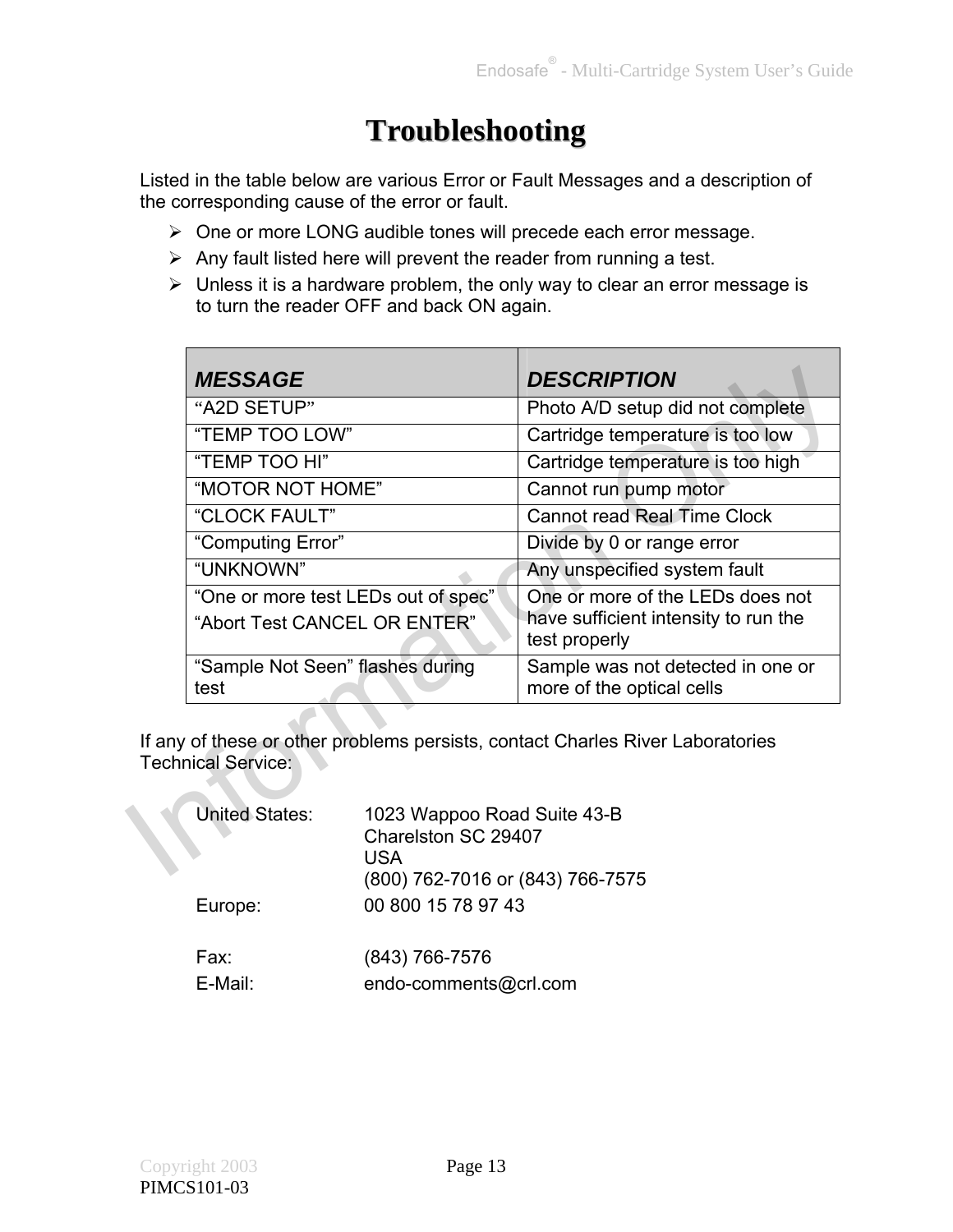## **Appendix A**

### **Endosafe® - MCS Endotoxin**

### **PERFORMING ROUTINE TEST**

A routine MCS LAL assay is conducted by following the setup procedure. The following represents a typical assay procedure:

### 1. **Instrument Operation**

- Open the EndoScan-V software
- Verify the screen contains a panel for each bay of the instrument

#### 2. **Insert the Cartridge**

Note: Allow the cartridge to come to room temperature in pouch before use.

Remove cartridge from pouch and insert with sample reservoirs facing up into one of the slots at front of the MCS Reader

Press cartridge firmly into slot

### 3. **Enter Required Information**

Once the cartridge has been firmly inserted into the reader, the software prompts the user to enter the following information:

- *Enter Cartridge Lot #*
- *Enter Calibration Code* (If the Calibration Code for the particular lot # has already been entered, the software automatically inputs this information until the lot numbers and calibration codes are erased by the user). • Verify the screen contains a panel for each bay of the instrument<br>
2. Insert the Cartridge<br>
Note: Allow the cartridge to come to room temperature in pouch before<br>
use.<br>
Remove cartridge from pouch and insert with sample
	- *Enter Product* (Enter a sample ID or drag and drop information from the database).
	- *Enter Product Lot#*
	- *Enter Dilution Factor or Concentration*
	- *Select the Send Setup box on the screen to transfer the product information to the MCS Reader.*
	- **Note:** All LAL Reagent Water (LRW) used to make product dilutions should be tested for the absence of detectable endotoxin.

While the above information is being entered into the reader, the cartridge is being pre-warmed.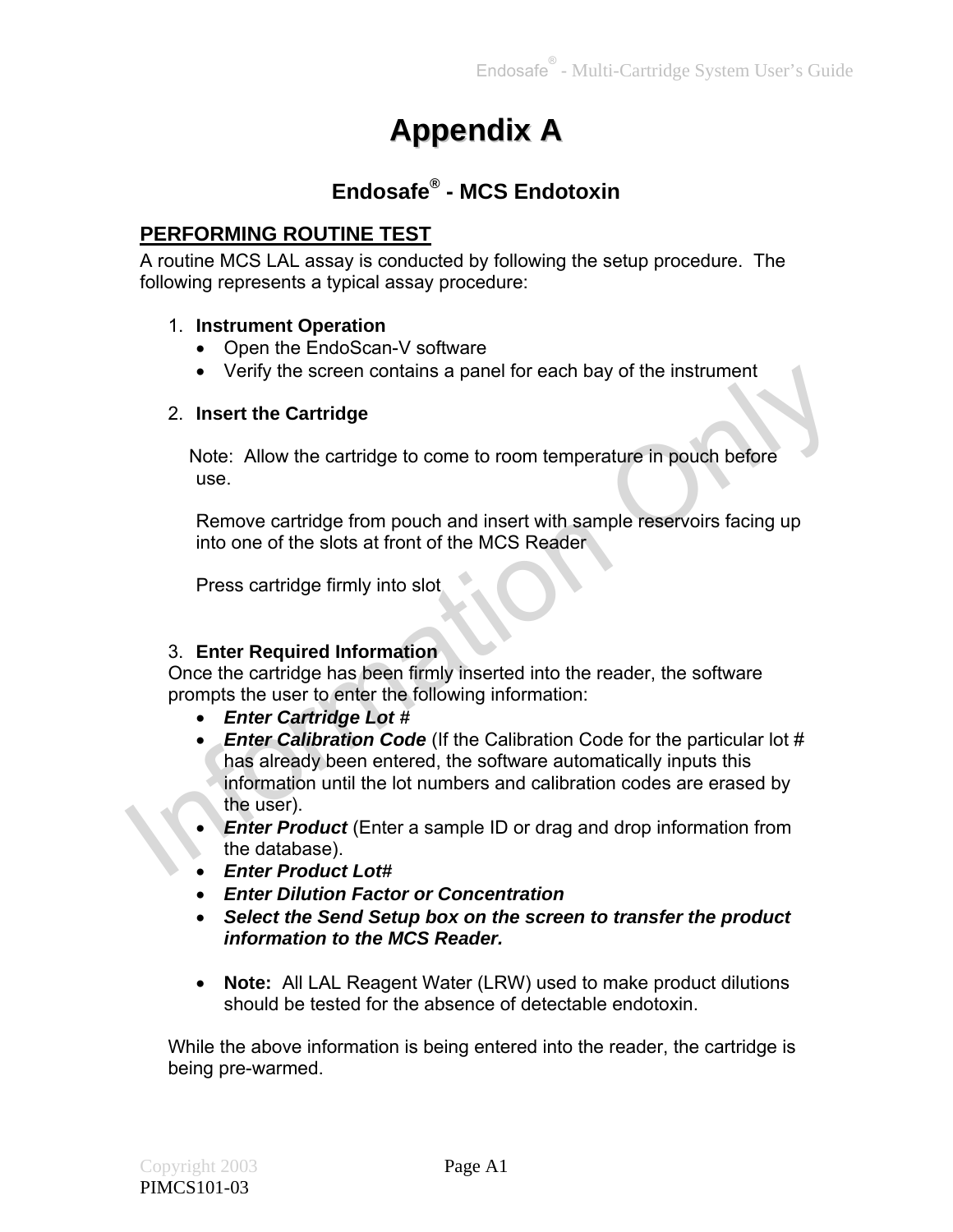#### 4. **Dispense the Sample**

Once all test information is entered, the software displays:

- *Add Sample and click Start*
- Pipette 25  $\mu$ L of sample into all four (4) sample reservoirs of the inserted cartridge and select the start assay button on the panel.
- Pumps draw sample aliquots into the test channels, thereby initiating the test
- Results will be obtained in approximately 15 minutes

### **TEST RESULTS**

1. When the test is complete, the results will be displayed on screen.

The software continues to display the assay results until the new assay button is selected. 1. When the test is complete, the results will be displayed on screen.<br>
The software continues to display the assay results until the new assay button is<br>
selected.<br> **RETRIEVING RESULTS OPTIONS**<br>
1. Select Report from the

### **RETRIEVING RESULTS OPTIONS**

- 1. Select Report from the file menu or the printer icon from the toolbar. The assay results will be shown in a report format.
- 2. Results may be printed to any Windows compatible printer.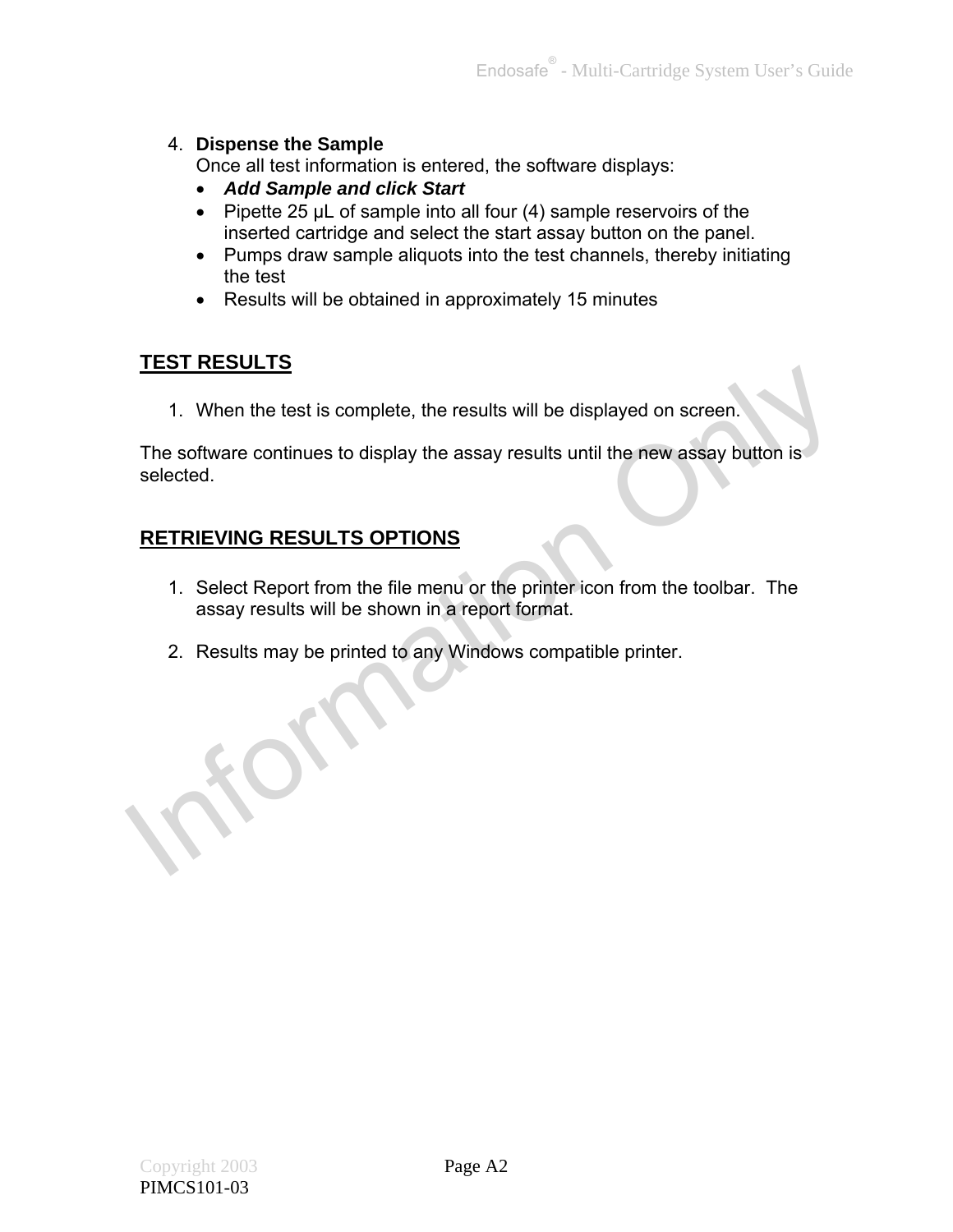## **Appendix B**

### **Endosafe® - MCS Rapid Micro Methods Gram ID**

### **PERFORMING ROUTINE GRAM ID TEST**

A routine Gram ID assay is conducted by preparing a bacterial suspension and following the simple prompts on the EndoScan-V software. The following represents a typical assay procedure:

The MCS Gram ID offers two (2) assay report formats. One assay result format will report the presence of either Gram-negative microorganisms, Yeast/Mold or Gram-positive microorganisms in approximately 7 minutes. The second assay result format will report the presence of Gram-negative and Gram-positive in approximately 3 minutes (this format does not differentiate between Gram-positive and Yeast/Mold isolates). Reference the Certificate of Analysis for the calibration code to be used for each assay result format. The MCS Gram ID offers two (2) assay report formats. One assay result format will<br>report the presence of either Gram-negative microorganisms,<br>YeastWold or Gram-negative microorganisms in approximately 7<br>minutes. The second

### **Sample Preparation:**

From an isolated culture, carefully remove colonies from agar surface and suspend cells in approximately 2 mLs of LPS-free Saline or LRW and adjust to a 0.5 McFarland Equivalence Turbidity Standard.



### 1. **Instrument Operation**

- Open the EndoScan-V software
- Verify the screen contains a panel for each bay of the instrument

### 2. **Insert the Cartridge**

Note: Allow the cartridge to come to room temperature in pouch before use.

Remove cartridge from pouch and insert with sample reservoirs facing up into one of the slots at front of the MCS Reader

Press cartridge firmly into slot



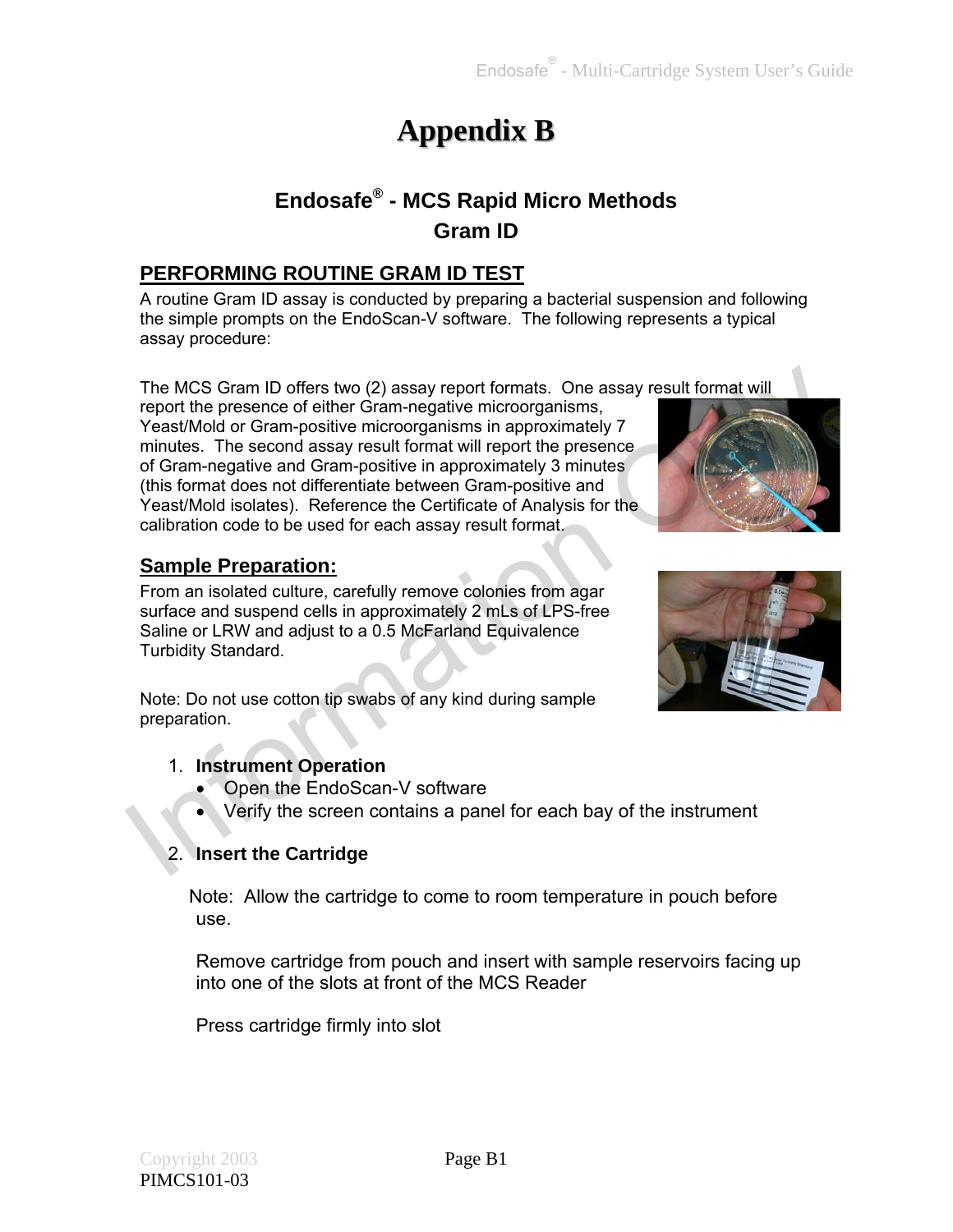

### 3. **Enter Required Information**

Once the cartridge has been firmly inserted into the reader, the software prompts the user to enter the following information:

- *Enter Cartridge Lot #*
- *Enter Calibration Code* (If the Calibration Code for the particular lot # has already been entered, the software automatically inputs this information until the lot numbers and calibration codes are erased by the user). Once the cartridge has been firmly inserted into the reader, the software<br>
prompts the user to enter the following information:<br>
• Enter Cartridge Lot #<br>
• Enter Calibration Code (if the Calibration Code for the particula
	- *Enter Product* (Enter a sample ID or drag and drop information from the database. Repeat procedure 3 times and separate sample IDs by a semi-colon).
	- *Enter Product Lot#* (Separate product Lots# by a semi-colon).
	- *Enter Dilution Factor*
	- *Select the Send Setup box on the screen to transfer the product information to the MCS Reader.*
	- **Note:** All LAL Reagent Water (LRW) used to make product dilutions should be tested for the absence of detectable endotoxin.

While the above information is being entered into the reader, the cartridge is being pre-warmed.

### 4. **Dispense the Sample**

Once all test information is entered, the software displays:

- *Add Sample and click Start*
- Pipette 25  $\mu$ L of sample into all four (4) sample reservoirs of the inserted cartridge and select the start assay button on the panel.
- Pumps draw sample aliquots into the test channels, thereby initiating the test
- Results will be obtained in approximately 7 minutes for Gramnegative, Gram-positive and Yeast/Mold identification and 3 minutes for Gram-negative and Gram-positive identification.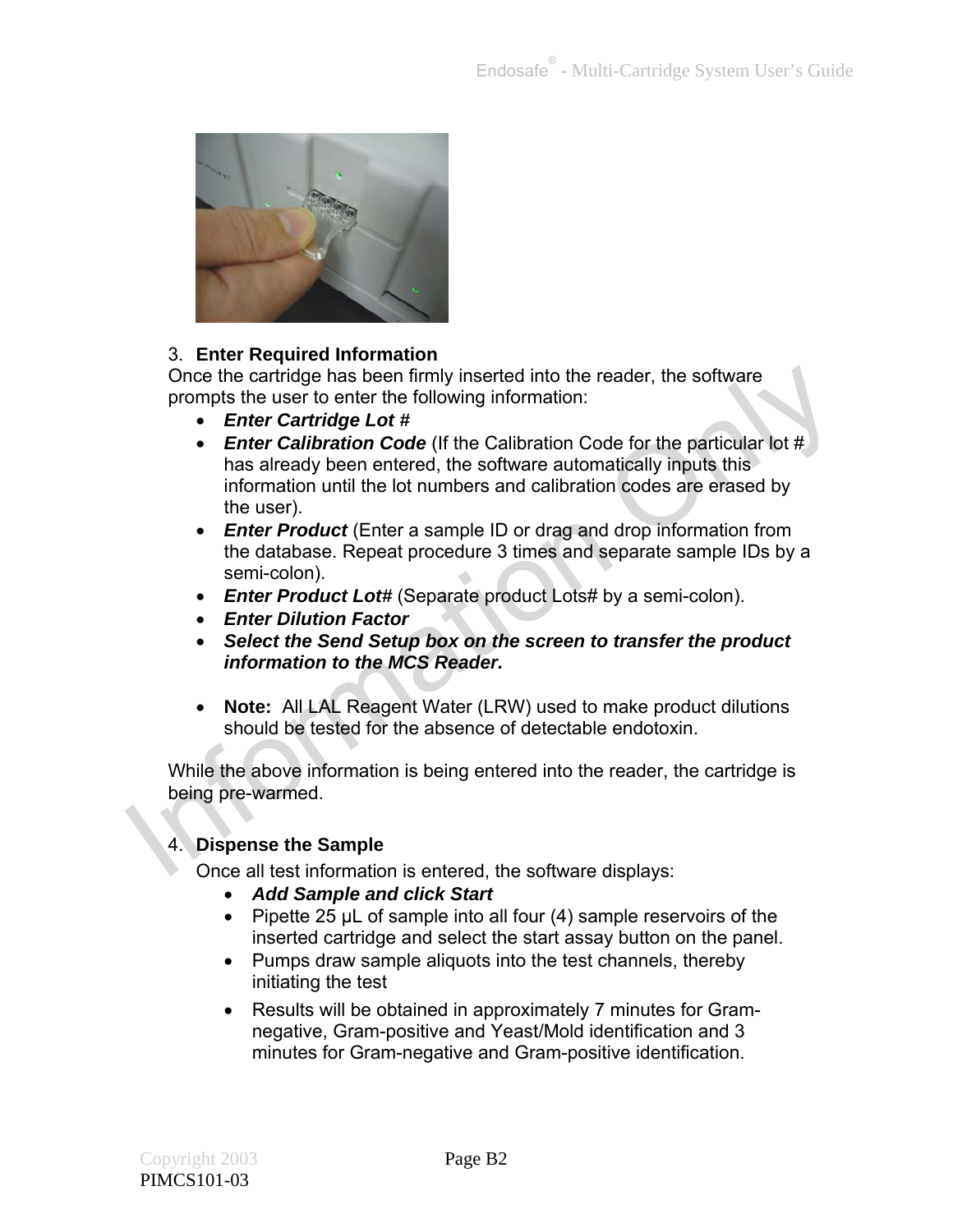### **GRAM ID TEST RESULTS**

- 1. When the test is complete, the results will be displayed on bay screen as "+", "-" and "Y/M".
- 2. At the conclusion of the test, the gram identification is displayed on the screen for each sample as Gram Negative, Gram Positive, Yeast / Mold.

The software continues to display the assay results until the new assay button is selected.

### **RETRIEVING RESULTS OPTIONS**

- 1. Select Report from the file menu or the printer icon from the toolbar. The assay results will be shown in a report format. Selected.<br>
RETRIEVING RESULTS OPTIONS<br>
1. Select Report from the file menu or the printer icon from the toolbar. The<br>
assay results may be printed to any Windows compatible printer.<br>
2. Results may be printed to any Window
	- 2. Results may be printed to any Windows compatible printer.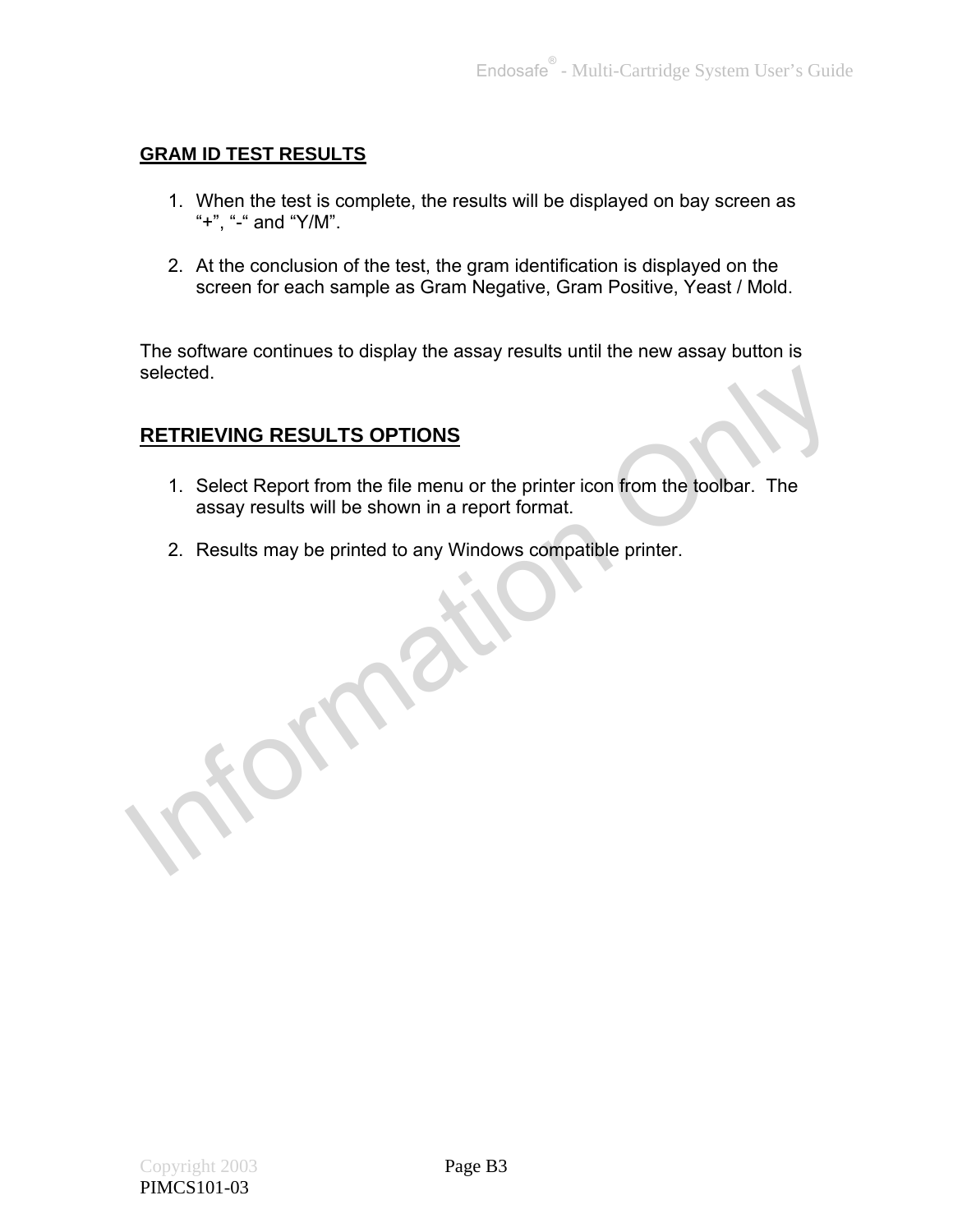## **Appendix C**

### **Endosafe® - MCS Inhibition/Enhancement Screen**

### **PERFORMING INHIBITION/ENHANCEMENT TEST**

An Inhibition/Enhancement MCS LAL assay is conducted by following the simple setup procedures. Different dilutions of one (1) sample can be placed in each sample well to determine the non-interfering dilution or different samples can be placed in each well of one (1) test cartridge. The following represents a typical assay procedure: placed in each well of one (1) test cartridge. The following represents a typical<br>
assay procedure:<br>
1. Instrument Operation<br>
• Open the EndoScan-V software<br>
• Verify the screen contain a panel for each bay of the instrum

#### 1. **Instrument Operation**

- Open the EndoScan-V software
- Verify the screen contain a panel for each bay of the instrument

#### 2. **Insert the Cartridge**

Remove cartridge from pouch and insert with sample reservoirs facing up into one (1) of the bays at front of the MCS Reader

Press cartridge firmly into slot

Note: Allow the cartridge to come to room temperature in pouch before use.

### 3. **Enter Required Information**

Once the cartridge has been firmly inserted into the reader, enter the following information into the software:

- *Enter Lot #* (Cartridge Lot #)
- *Enter Calibration Code* (If the Calibration Code for the particular lot # has already been entered, the software automatically inputs this information until the lot numbers and calibration codes are erased by the user.)
- *Enter Product* (If testing different products then enter the product information for each channel separated by a semi-colon. Sample 1 is designated as the well on the far left after cartridge is inserted into the reader. If testing the same product in all four (4) channels then it is only necessary to enter the product once.)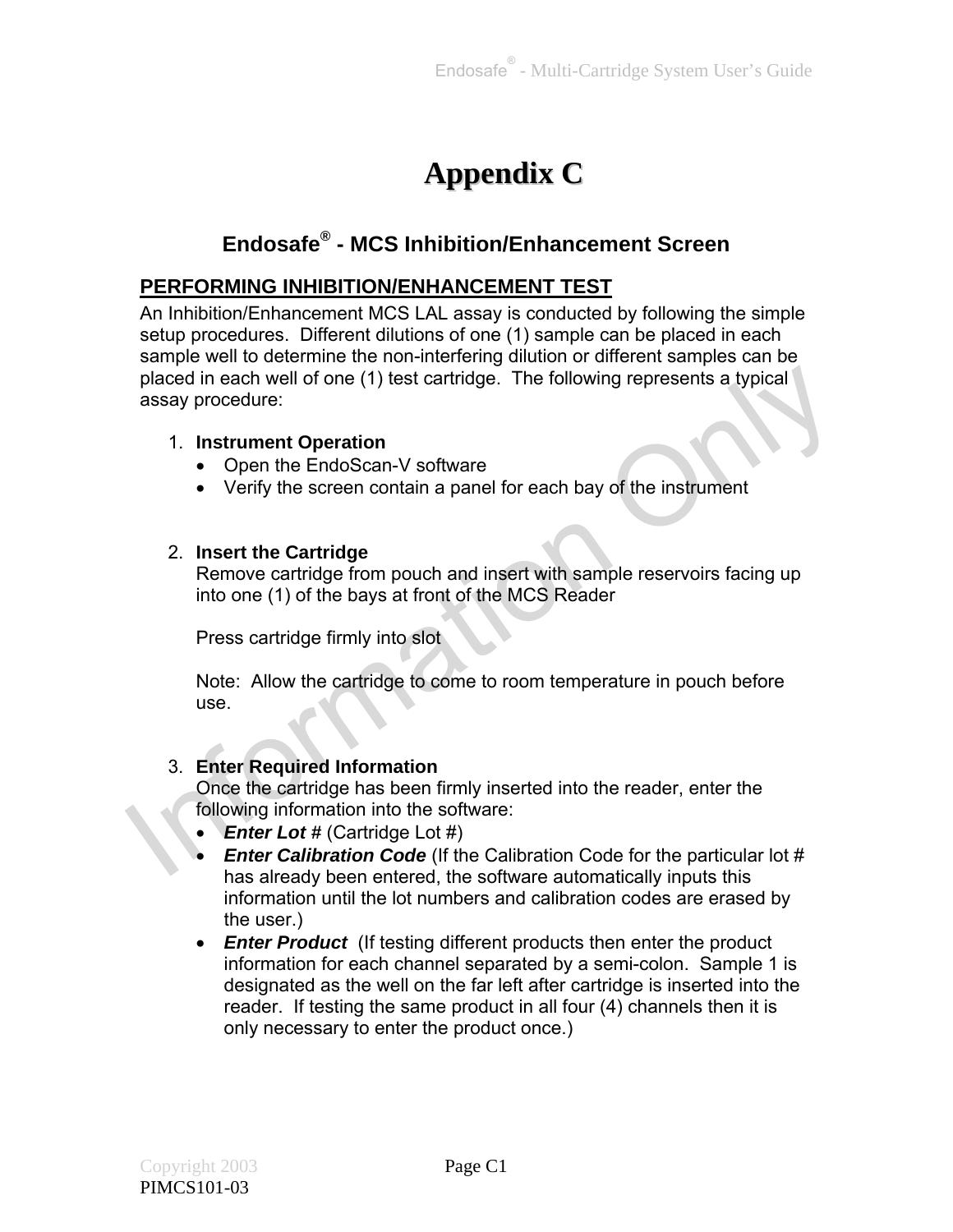- *EnterProduct Lot #* (If testing different lots of product then enter lot # separated by a semi colon. If testing the same lot  $#$  in all four  $(4)$ channels then it is only necessary to enter the lot # once.)
- **Enter Sample 1 ID** (Selecting and scrolling with the menu key under the sample ID Header allows for fifty (50) samples to be entered and stored.)
- *Enter Conc/Dilution* (If testing different concentrations or dilutions then enter each concentration/dilution separated by a semi colon. For example, enter 1; 10; 100; 1000 if testing these dilutions. Select the unit of measure using the arrow down button.)
- **Note:** All LAL Reagent Water (LRW) used to make product dilutions should be tested for the absence of detectable endotoxin.

While the above information is being entered into the reader, the cartridge is being pre-warmed.

### 4. **Dispense the sample**

Once all test information is entered, the software displays:

- *ADD SAMPLE and click Start*
- Pipette 25  $\mu$ L of sample into four (4) sample reservoirs of the inserted cartridge and press **the start button**. (Be sure to change tips between each dilution or sample) • Note: All LAL Reagent Water (LRW) used to make product dilutions<br>should be tested for the absence of detectable endotoxin.<br>While the above information is being entered into the reader, the cartridge<br>is being pre-warmed.
	- Pumps draw sample aliquots into the test channels, thereby initiating the test
	- Results will be obtained in approximately 15 minutes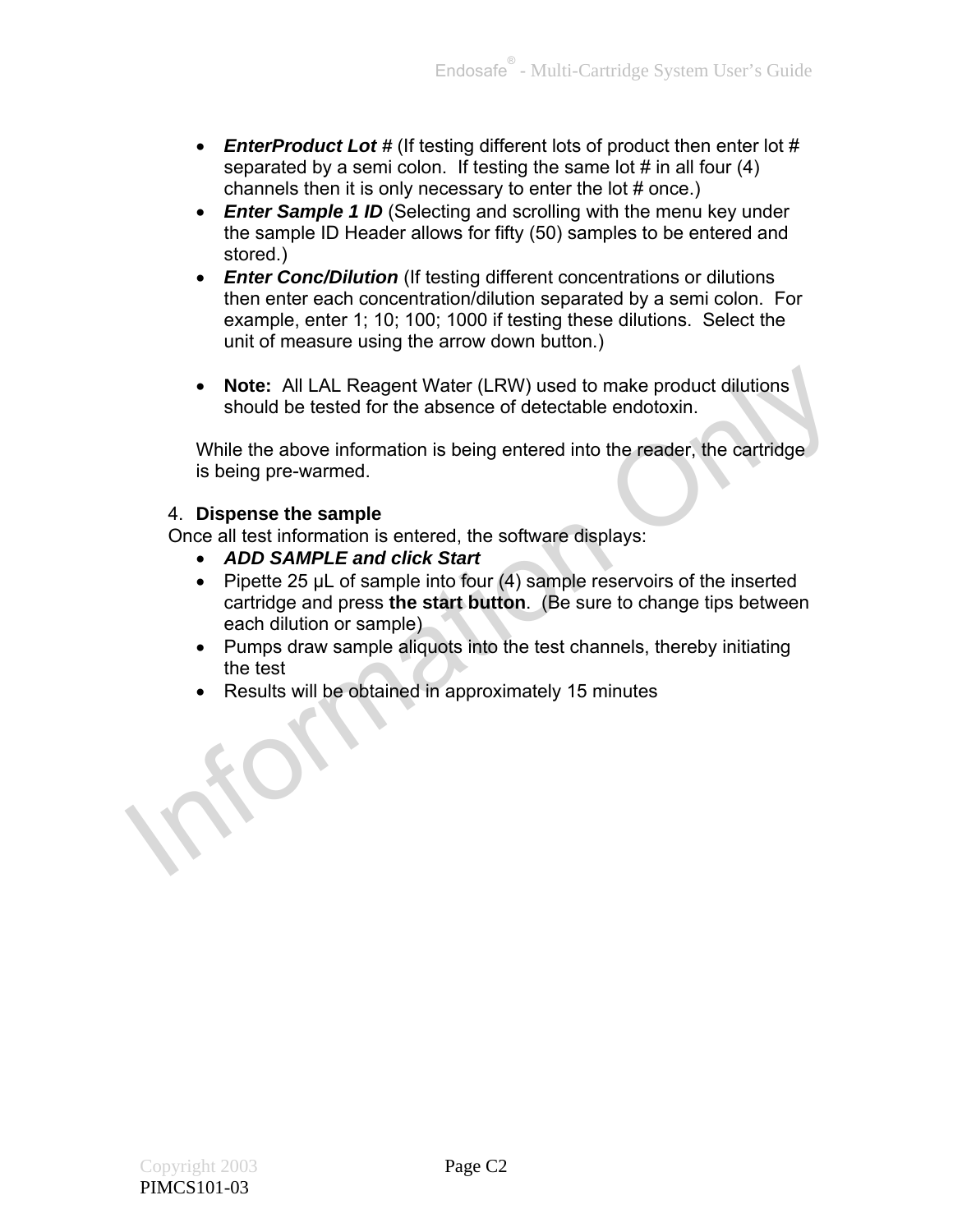### **TEST RESULTS**

- 1. When the test is complete, the MCS Reader gives an audible notification that the assay is finished
- 2. At the conclusion of the test, the assay acceptance criteria are displayed on the screen
- 3. The software displays the following results:
	- Spike #1 Recovery
	- Spike #2 Recovery
	- Spike #3 Recovery
	- Spike #4 Recovery

When the test is complete the results will be displayed on the screen. The software continues to display the assay results until the new assay button is selected. Splike #2 Recovery<br>
Splike #3 Recovery<br>
Splike #4 Recovery<br>
When the test is complete the results will be displayed on the screen.<br>
The software continues to display the assay results until the new assay<br>
button is selecte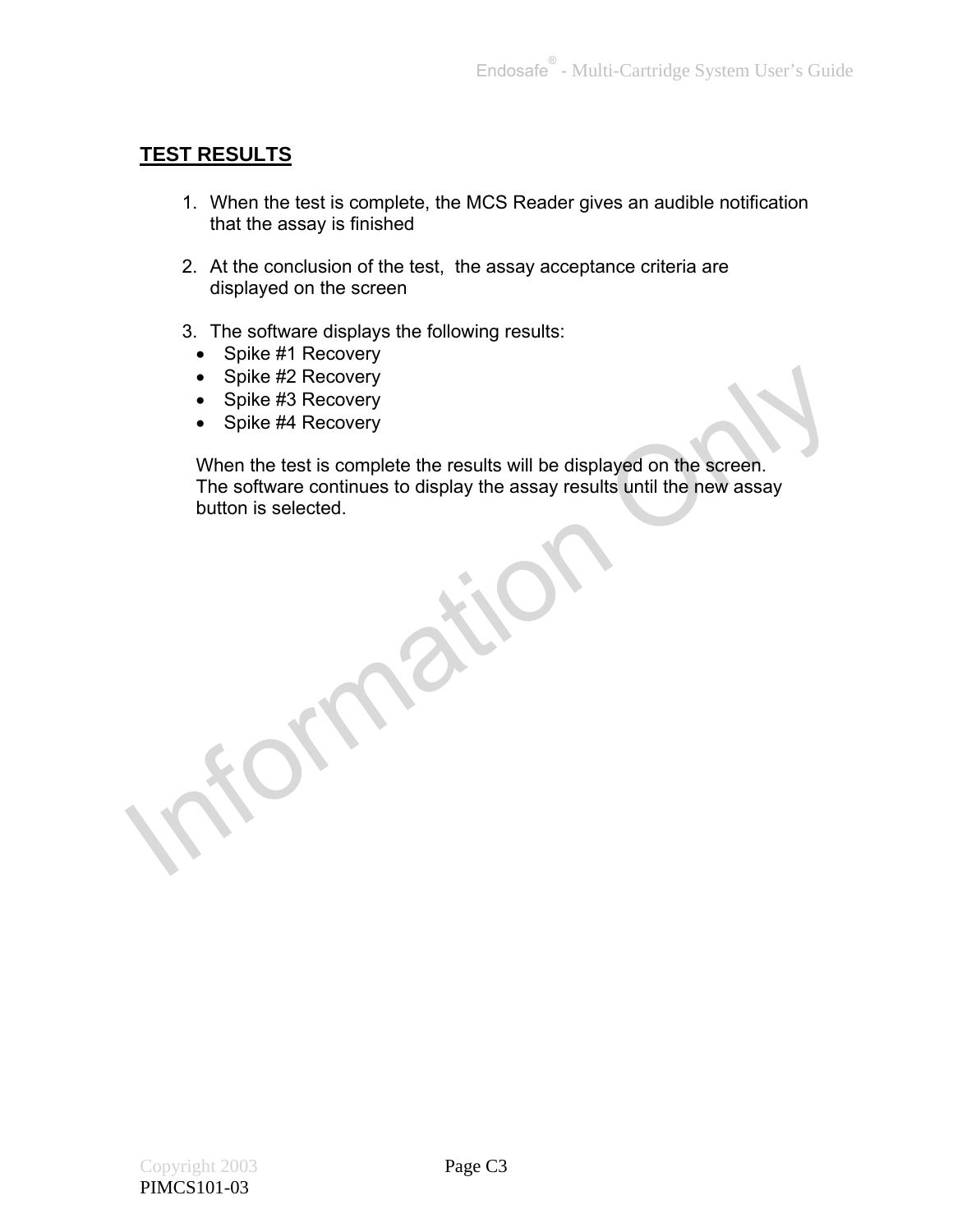## **Appendix D**

### **Endosafe® - MCS Rapid Micro Methods Glucan**

### **PERFORMING ROUTINE GLUCAN TEST**

The PTS Glucan assay is used for the detection of (1,3)-β-D-Glucans. The Endosafe® - MCS Glucan assay is intended for research purposes only and is not to be used for diagnostic testing purposes.

A routine MCS Glucan assay is conducted by following the simple prompts on the EndoScan-V software. The following represents a typical assay procedure:

#### 1. **Instrument Operation**

- Open the EndoScan-V software
- Verify the screen contains a panel for each bay of the instrument

#### 2. **Insert the Cartridge**

Remove cartridge from pouch and insert with sample reservoirs facing up into slot at front of the MCS Reader

Press cartridge firmly into slot

Note: Allow the cartridge to come to room temperature in pouch before use.

### 3. **Enter Required Information**

Once the cartridge has been firmly inserted into the reader, the software prompts the user to enter the following information:

- *Enter Lot #* (Cartridge Lot #)
- *Enter Calibration Code* (If the Calibration Code for the particular lot # has already been entered, the software automatically inputs this information until the lot numbers and calibration codes are erased by the user). A routine MCS Glucan assay is conducted by following the simple prompts on<br>the EndoScan-V software. The following represents a typical assay procedure:<br>
1. Instrument Operation<br>
• Open the EndoScan-V software<br>
• Verify th
	- *Enter Product* (Enter a sample ID or drag and drop information from the database).
	- *Enter Product Lot#*
	- *Enter Dilution Factor or Concentration* (Manually type "pg/mL" for the unit of measure)
	- *Select the Send Setup Box on the screen to transfer the product information to the MCS Reader.*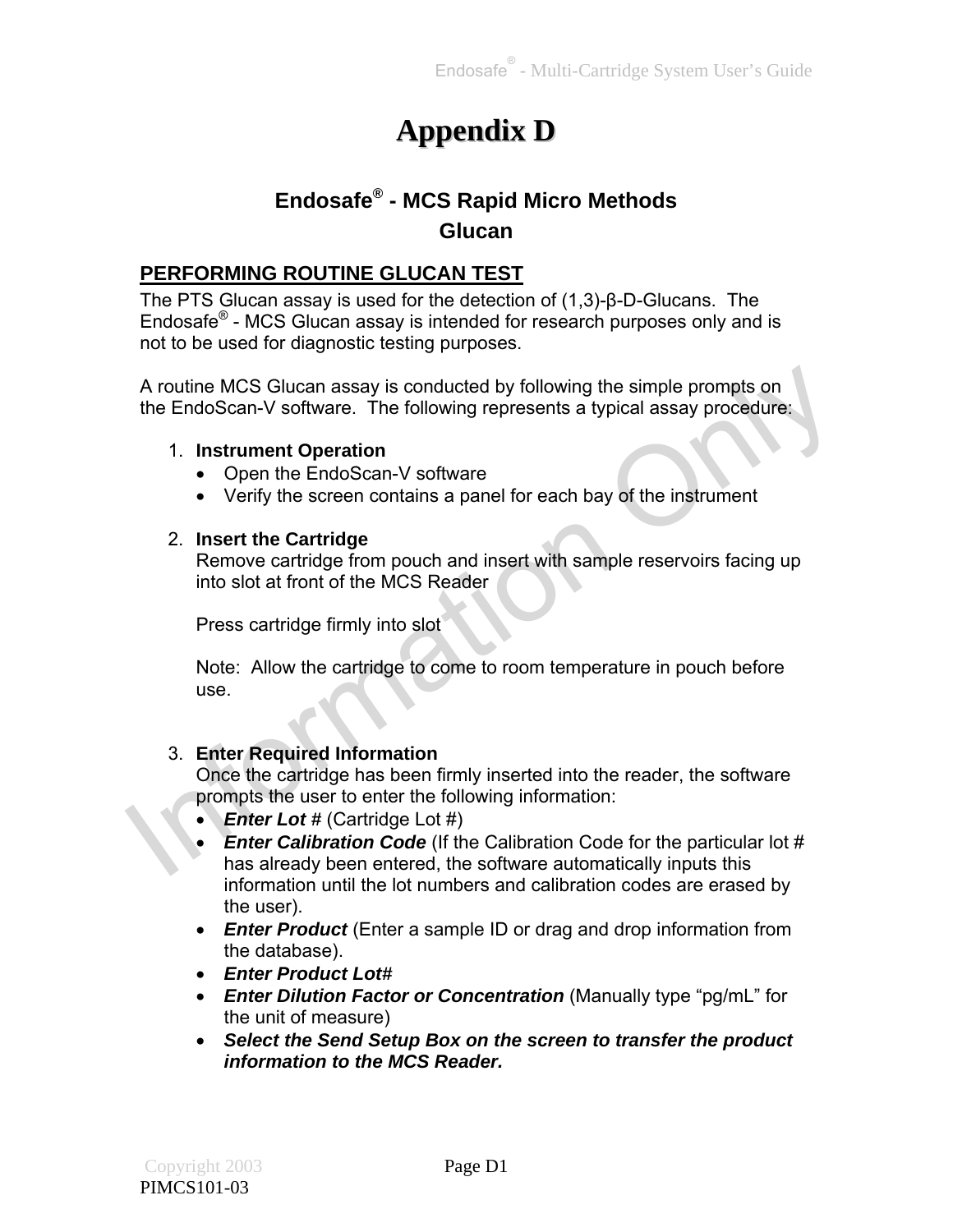**Note:** All LAL Reagent Water (LRW) used to make product dilutions should be tested for the absence of detectable endotoxin and glucan.

While the above information is being entered into the reader, the cartridge is being pre-warmed.

2. **Dispense the sample** 

Once all test information is entered, the reader displays:

- *ADD SAMPLE and click Start*
- Pipette 25  $\mu$ L of sample into four (4) sample reservoirs of the inserted cartridge and select the start assay button on the panel.
- Pumps draw sample aliquots into the test channels, thereby initiating the test
- Results will be obtained in approximately 30 minutes.

### **GLUCAN TEST RESULTS**

1. When the test is complete, the MCS Reader gives an audible notification that the assay is finished and the results will be displayed on the screen.

The software continues to display the assay results until the new assay button is selected. The state of the letst<br>
SECUCAN TEST RESULTS<br>
1. When the test is complete, the MCS Reader gives an audible notification<br>
that the assay is finished and the results will be displayed on the screen.<br>
The software continues

### **RETRIEVING RESULTS OPTIONS**

- 1. Select Report from the file menu or the printer icon from the toolbar. The assay results will be shown in a report format.
- 2. Results may be printed to any Windows compatible printer.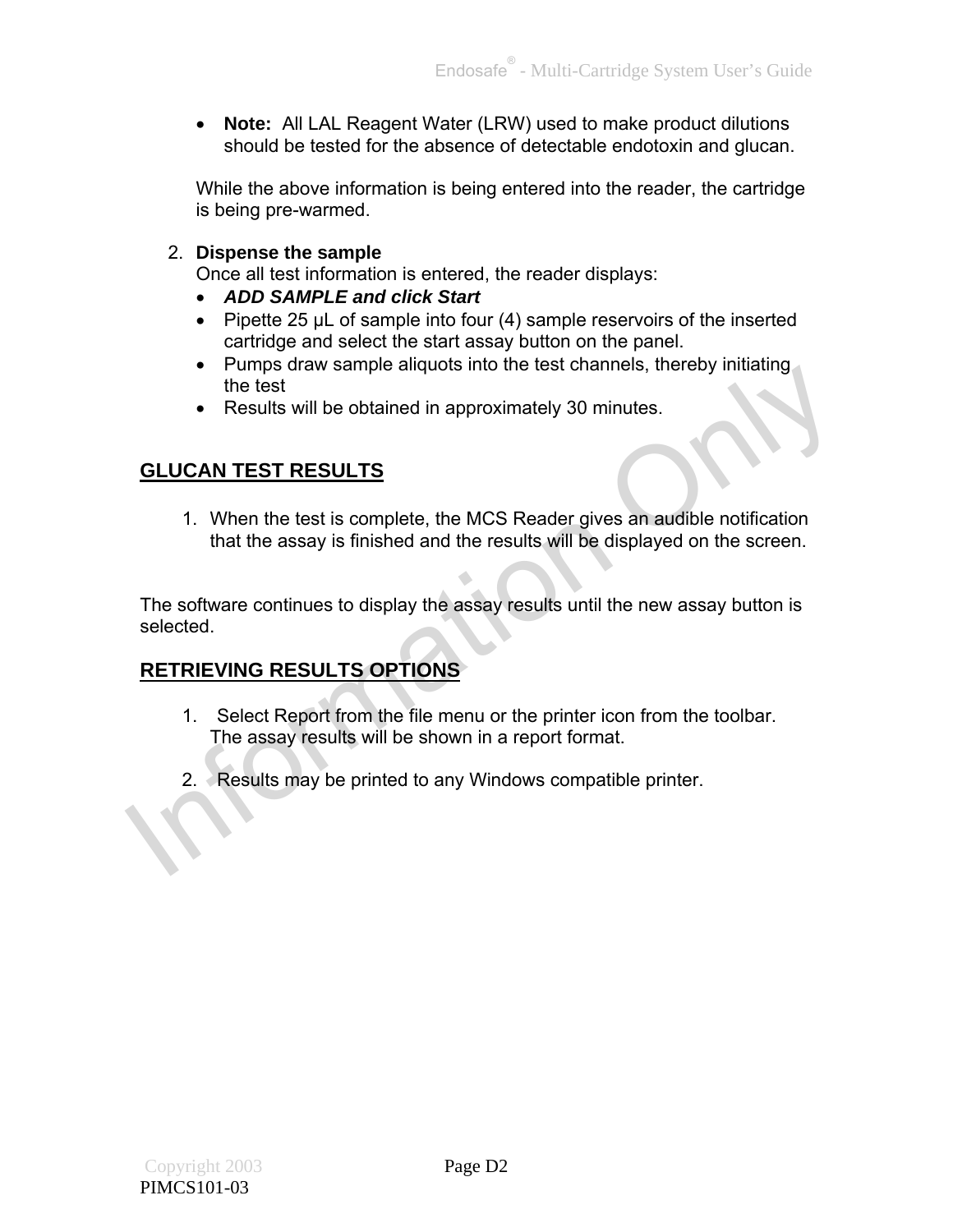## Appendix E

Abbreviations used in this User's Guide:

- MCS Multi-Cartridge Multi-Cartridge System
- LAL Limulus Amebocyte Lysate
- FDA Food and Drug Administration<br>EU Endotoxin Unit
- EU Endotoxin Unit<br>
LRW LAL Reagent W
- LAL Reagent Water
- Bay Slot on the face of the MCS corresponding to an individual testing device N11011